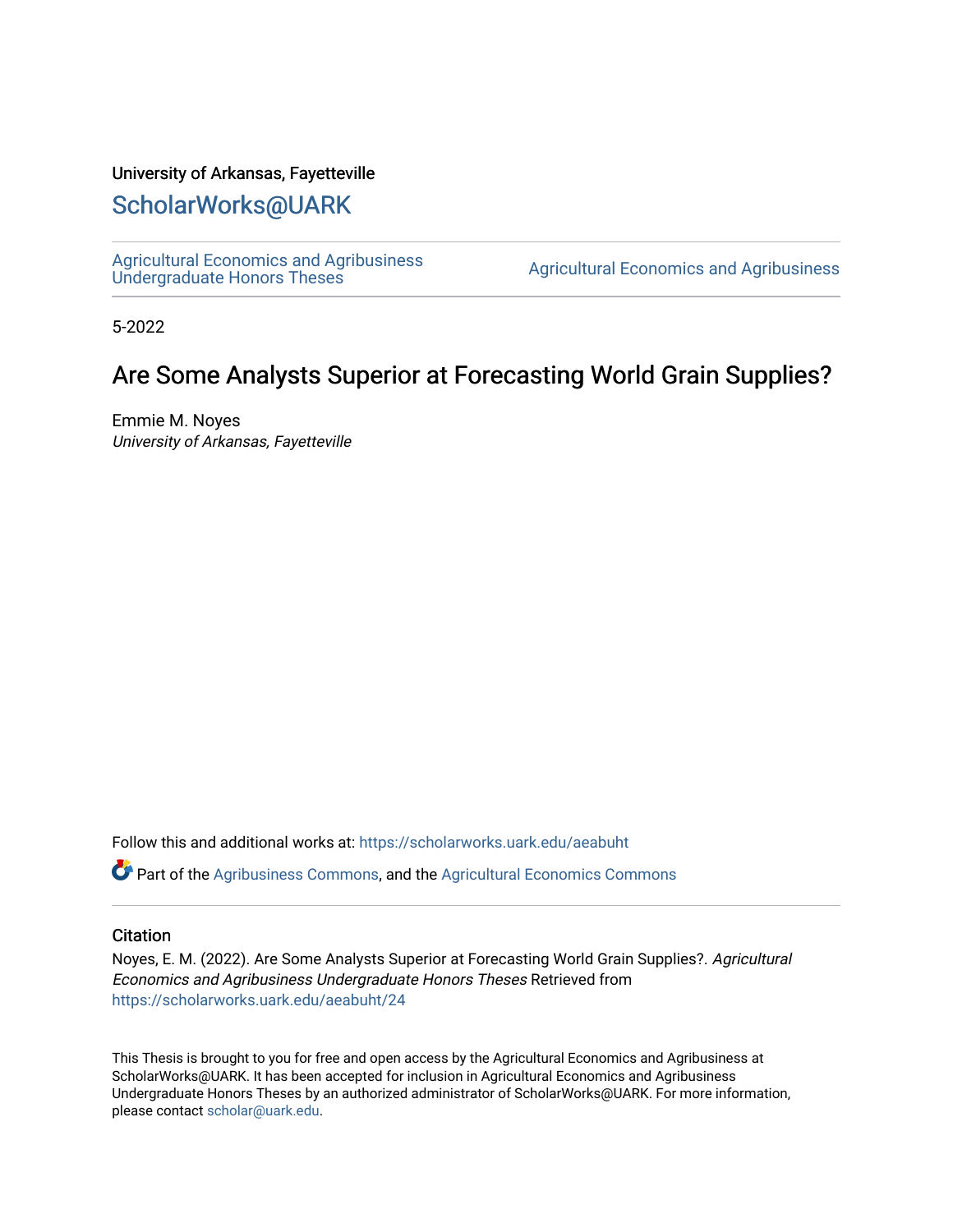**Are Some Analysts Superior at Forecasting World Grain Supplies?** 

**Emmie Noyes**

**Dr. Andrew McKenzie**

**University of Arkansas, 2022**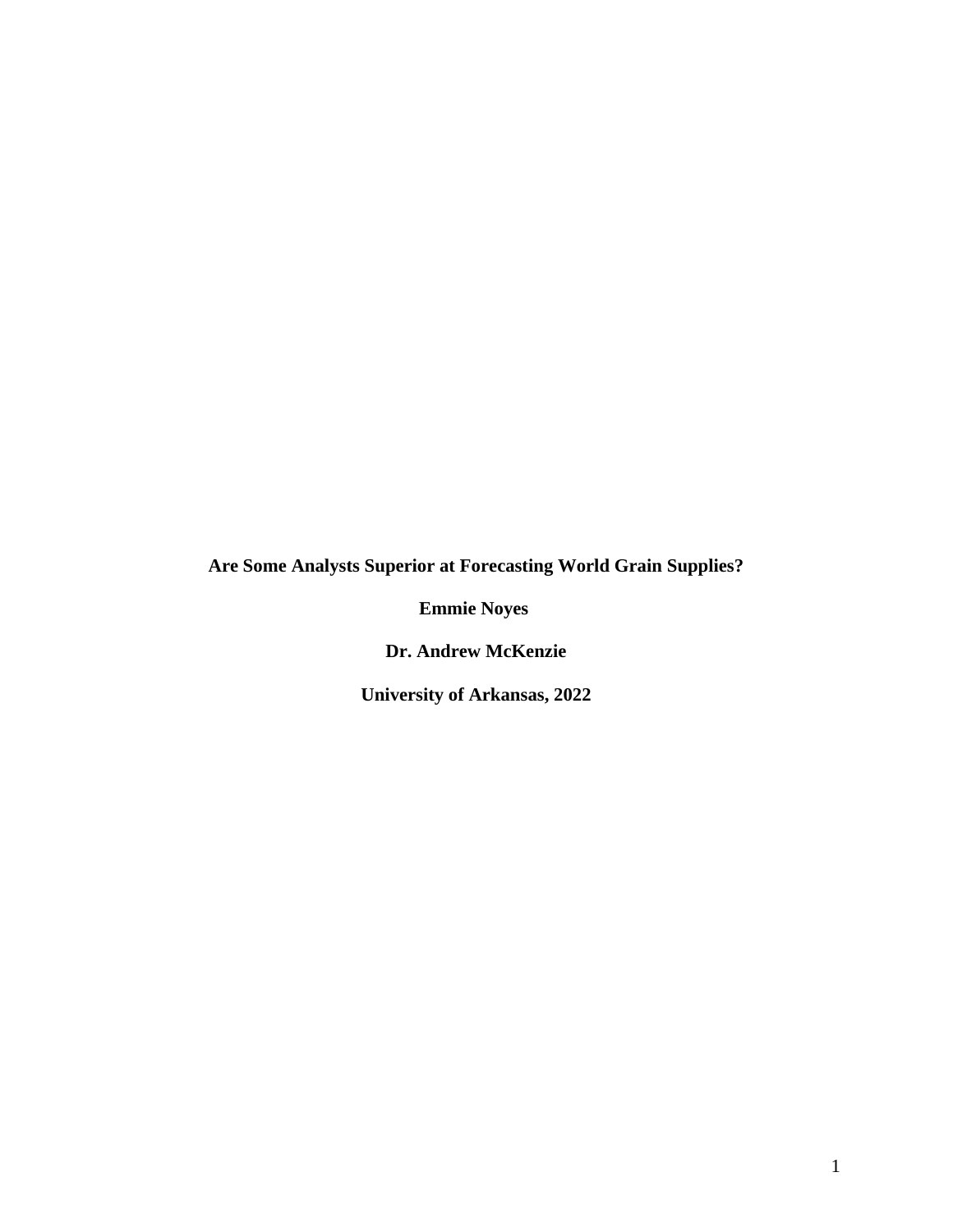| $\bullet$ |
|-----------|
| $\bullet$ |
| $\bullet$ |
|           |
|           |
|           |
|           |
| $\bullet$ |
|           |
|           |
|           |
|           |
|           |

# **Table of Contents**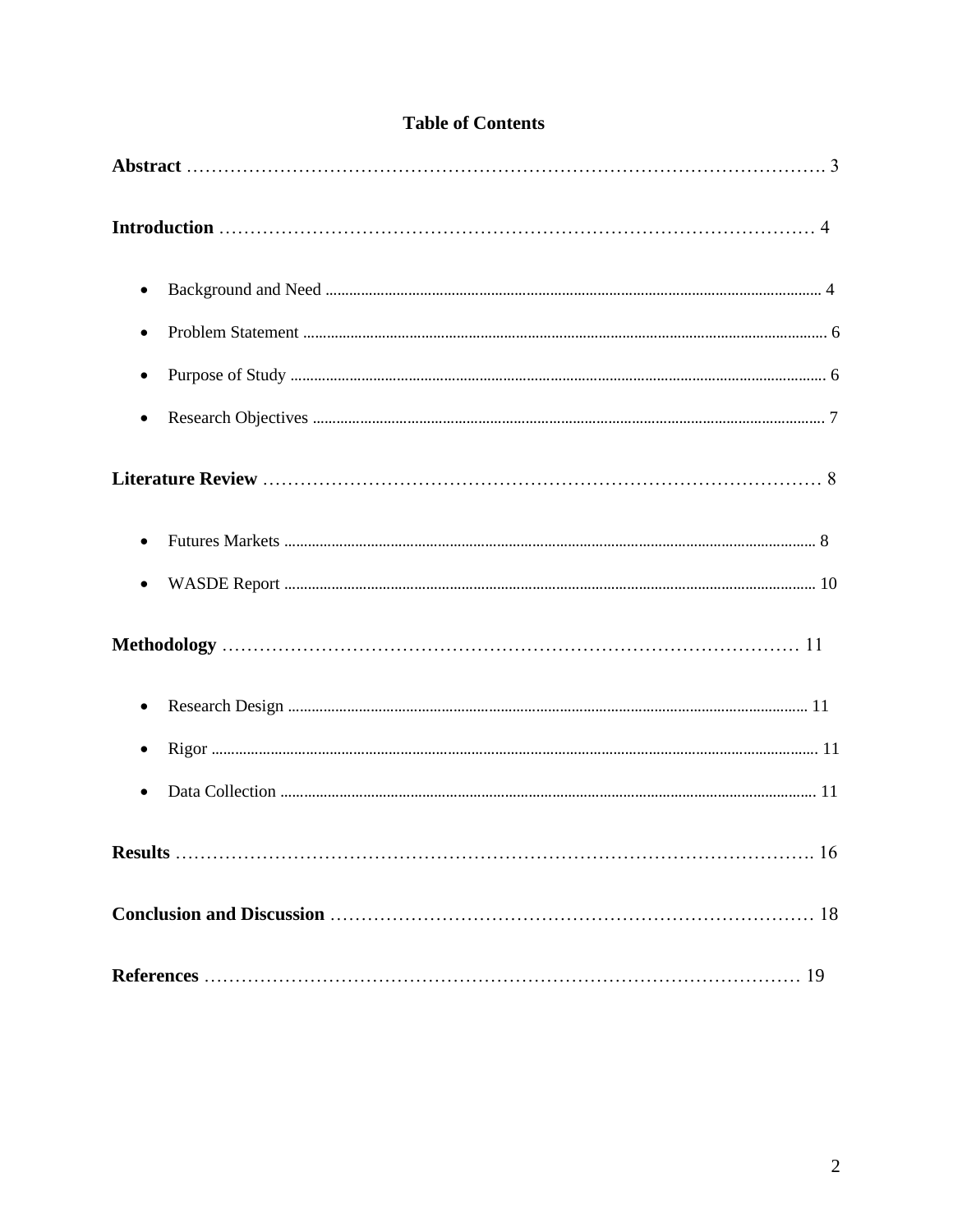#### **Abstract**

Whether agriculture is how you make your living or simply a means of putting food on your table, the prices of agricultural commodities and products affect us all. When buying and selling agricultural commodities, both farmers and firms use futures markets. Futures markets help minimize price risk, which is important to both sides of the transaction.

Recently, private analysis firms have started to forecast the information contained in the USDA's WASDE report. This is relevant because future prices react to new information contained in WASDE reports. These firms will release their information a few days before the WASDE comes out and having access to information about how prices will move can really help a firm become more profitable.

For this thesis, we analyzed if there is a particular firm that is consistently more accurate than the others. To do this, we first ranked the analysts over two-month periods by who had the least amount of surprise (the difference between the analyst's forecast and what the WASDE released). Next, we ran a Fisher exact test to test for statistically significant dependence between winning (losing) groups in the first period and winning (losing) groups in the second period. We were then able to evaluate these results based on the following hypothesis: there is no dependence between winners (losers) in month 1 and winners (losers) in month 2.

Our results showed that there is no dependence between an analyst being in the "winning" group one month and again being in the winning group the next month. This means that the chance of an analyst to consistently be able to predict the data the USDA releases is pretty slim.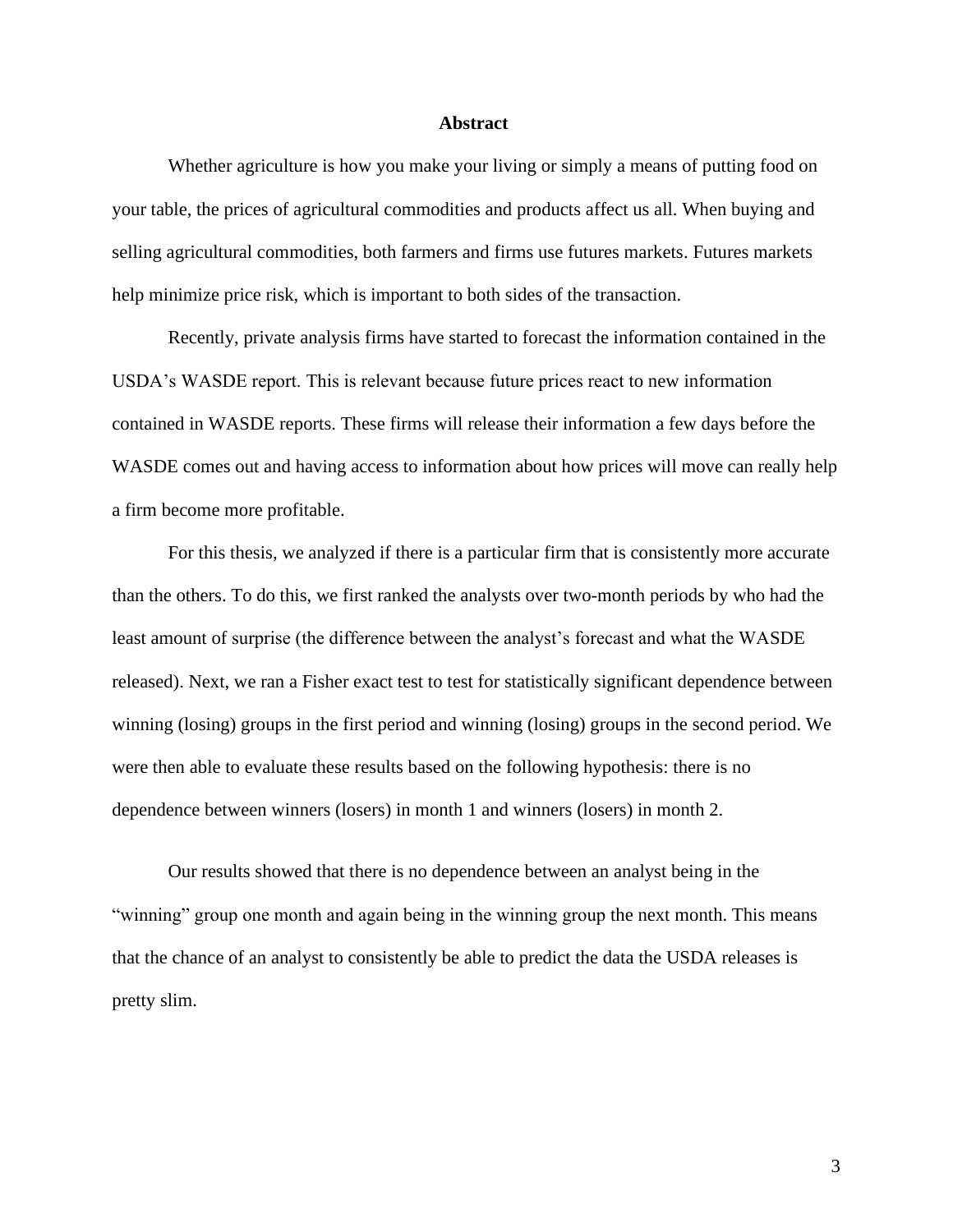#### **Introduction**

# **Background and Need**

Agriculture is an important aspect of our day-to-day lives, even if it is not widely acknowledged. Farming and agriculture are necessities that allow a global population a means of survival and potential to thrive. Agricultural commodities are important because they not only feed humans, but they also feed livestock we consume, and can be used as fuel. Over 1.3 billion people work in agriculture, which is about 20% of the world population (Pines). Agriculture also contributes about \$3 trillion to the U.S. economy (Pines). Some examples of agricultural commodities include corn, soybeans, wheat, rice, and oats.

The U.S. agricultural marketing system relies on accurate and timely information about world supply and demand of these commodities. Once a month, the Interagency Commodity Estimates Committees (ICECs) prepare and release a report that forecasts the supply and use of many different agricultural commodities. This report is called the World Agricultural Supply and Demand Estimates (WASDE). The ICECs are chaired by USDA World Agricultural Outlook Board analysts and representatives from the Agricultural Marketing Service (AMS), Economic Research Service (ERS), Farm Service Agency (FSA), and the Foreign Agricultural Service (FAS). The WASDE report covers the supply and use of U.S. and world wheat, rice, coarse grains, oilseeds, and cotton, as well as the U.S.'s supply and use of sugar, meat, poultry, eggs, and milk. ("WASDE FAQS," n.d.)

ICECs use information from many different sources to compile these reports. The National Agricultural Statistics Service (NASS) is the primary source of information regarding U.S. crop and livestock production/stocks. However, information and data are also taken from foreign governments, satellite imagery, and weather data. Data about agricultural trade comes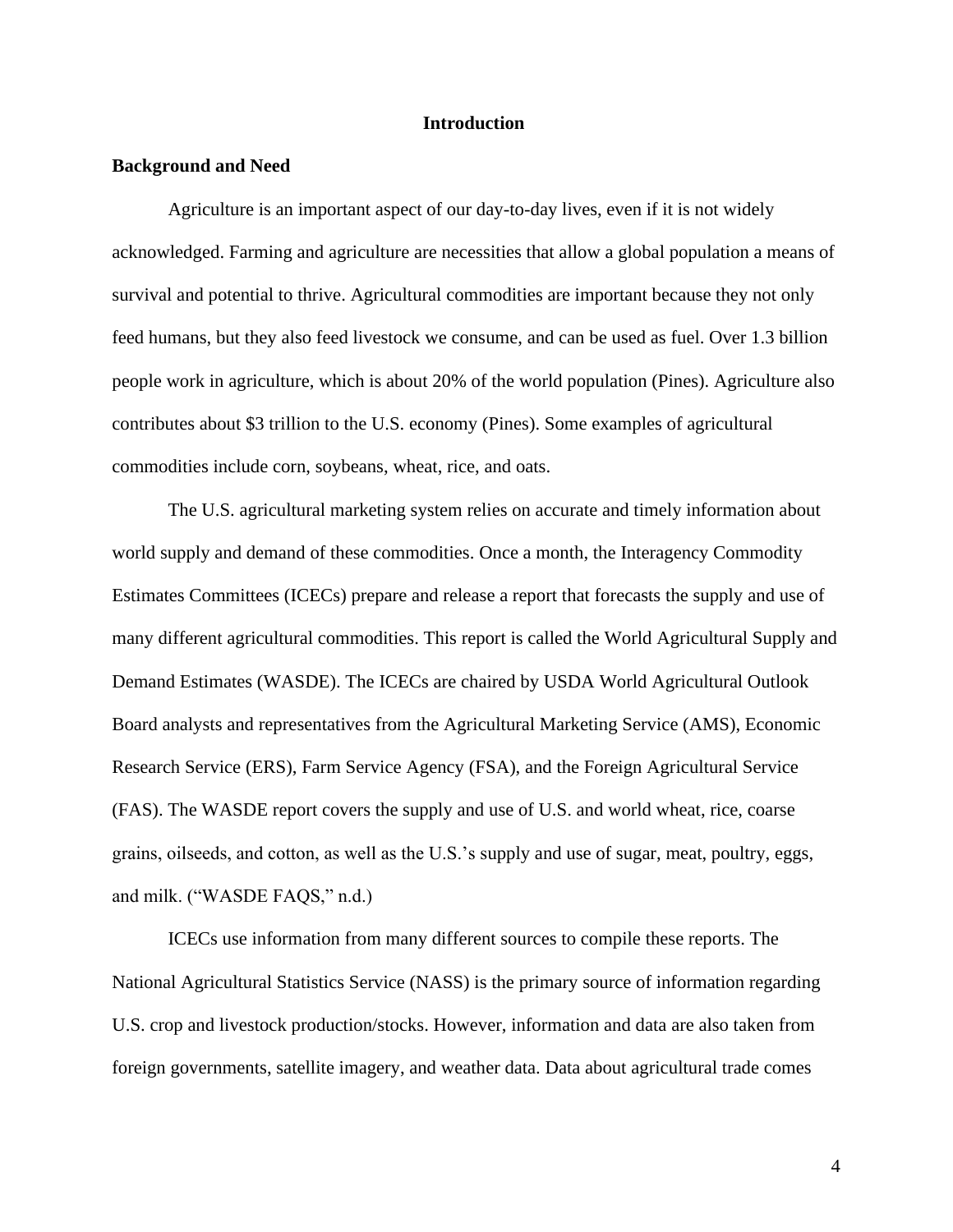from the U.S. Census Bureau and the FAS. The ERS gatherers and analyzes information on domestic use, prices, and agricultural policy from many government agencies. ("WASDE FAQS," n.d.) Between all three of these major information sources, there is a lot of data to aggregate. All the gathered information is reviewed by ICEC members that have diverse expertise and perspectives in many areas of agriculture, and the WASDE report is compiled.

The WASDE report is important to firms and individuals in the agricultural sector because it gives them critical information about the prices, supply, and demand of commodities. The prices of commodities change on a day-to-day basis, which can make it hard to decide when to buy and sell. That is why many individuals and firms look to the WASDE report. Given the importance of the WASDE in guiding marketing and risk management decisions in the agricultural supply chain, many private analyst firms release their own forecasts of the supply information contained in WASDE reports several days before it is released by the USDA. This is important because these private forecasts provide a benchmark for firms that are going to be buying or selling commodities (Milacek & Brorsen, 2017). When firms have access to information about prices, acres harvested, and predicted yield, they can shift their position in the market to have a more favorable outcome. Agricultural firms across the supply chain are willing to subscribe and pay for this private information, as they believe it helps them better manage their risks and profits. Agricultural firms are aware that market prices (futures and cash prices) tend to respond to new supply and demand information contained in WASDE reports and so having advanced warning of potential price movements – through access to the private analyst forecasts – is a useful marketing and risk management tool.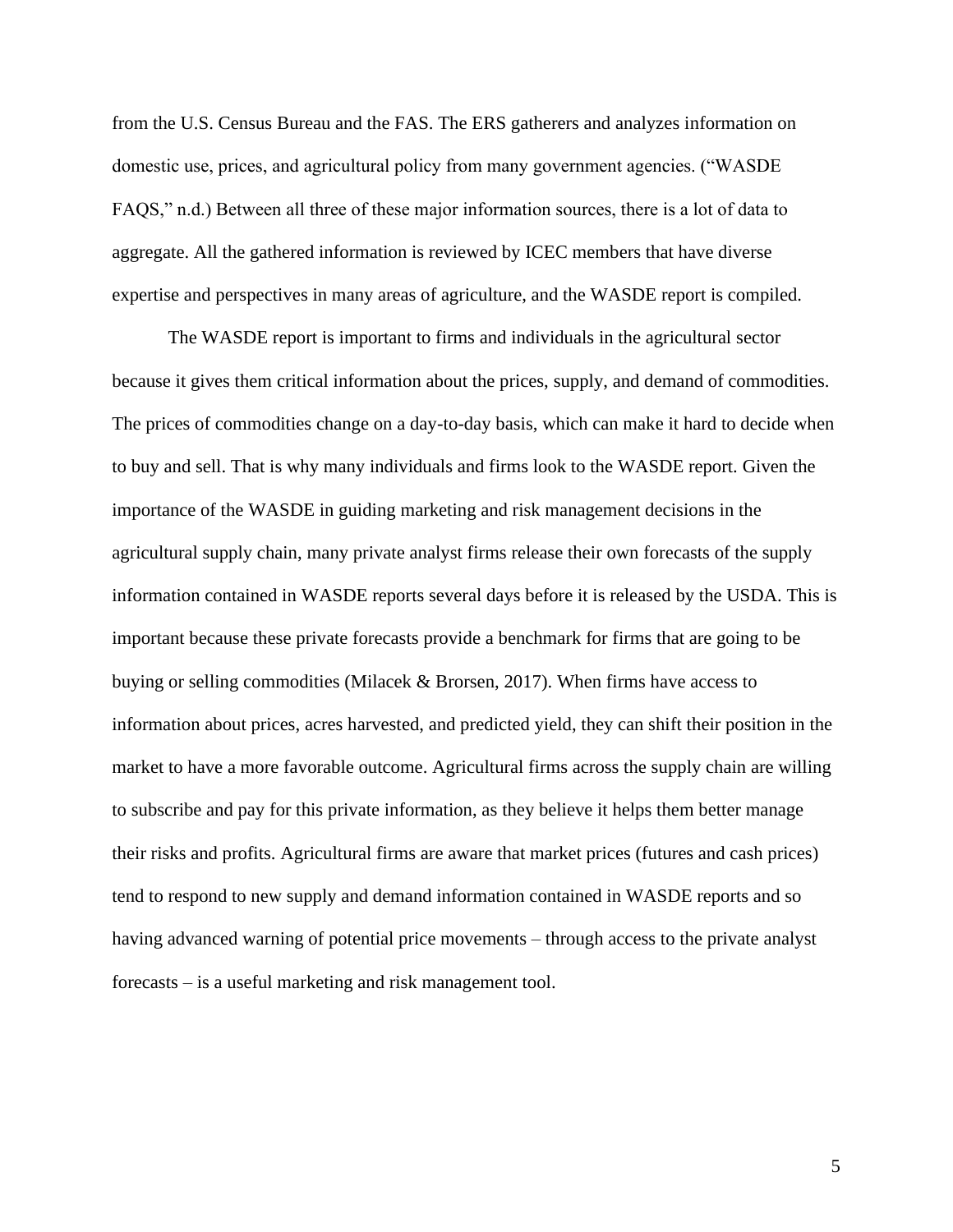# **Problem Statement**

A large literature (Isengildina-Massa et.al, 2021) has shown that future prices react to new information contained in WASDE reports. New information, also referred to as shocks or surprises is typically measured as the percentage difference between WASDE and the average private analyst forecasts of U.S. supply information (e.g. ending grain stocks for a given crop year). This implies that both WASDE and private analyst forecasts are deemed important by the market. Private analyst forecasts reflect market expectations prior to the release of the WASDE, while the WASDE provides additional supply and demand information and changes market expectations. However, the extant literature has only focused on the average of the private analyst forecasts. Thus, a natural question to ask is: "Are all private analyst forecasts equally useful to the market?" In addition, previous studies have focused attention on specifically U.S. commodity supply information. However, the WASDE also provides commodity supply forecasts for all major grains and oilseeds across countries. Given that private analyst firms make forecasts for both U.S. and world grain stocks, this thesis analyzes whether some private analyst firms are superior at forecasting world ending-stocks of corn. U.S. and world ending stocks are highly correlated and new information on both likely move prices.

#### **Purpose of the Study**

To answer the question of whether all private analyst forecasts are equally useful, this study analyzes the persistent or consistent forecast accuracy of individual private analyst firm forecasts for corn ending stocks over the October 2016 – December 2021 period. From a practical standpoint, determining whether certain private analyst firms provide consistently superior forecasts is of relevance to the agricultural firms that use private analyst forecasts to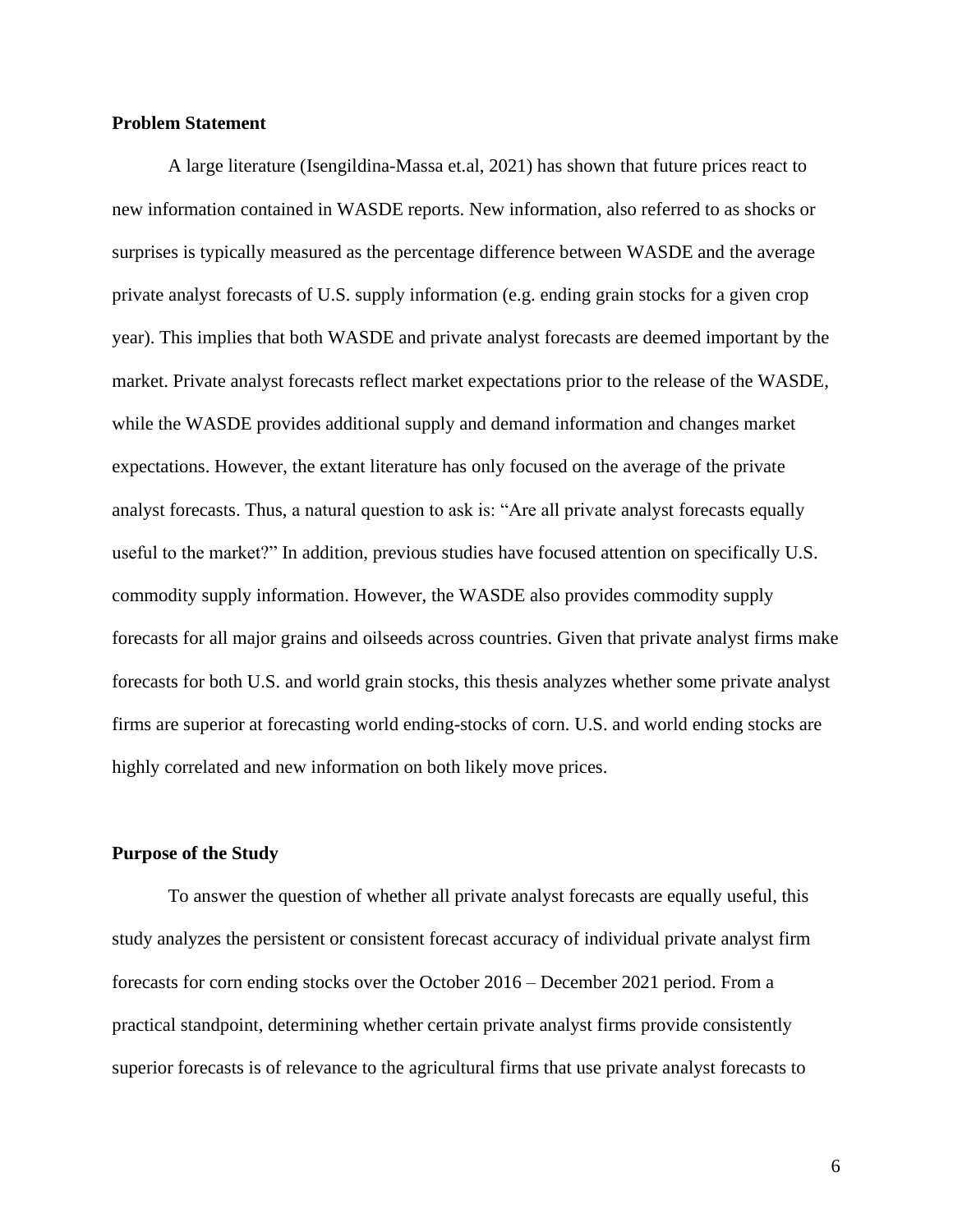make marketing and risk management decisions. Although many of the private analyst firms' forecasts are normally within a few percentage points of what the WASDE report comes out to, knowing even the slightest difference in ending stocks can have a large potential price impact and therefore be crucial to how an agricultural firm will make a decision. Choosing a less accurate private analyst firm could mean losing a good deal of money.

# **Research Objective (Research Question)**

The following objective guided this study: To determine if some private analysts have consistently superior forecasting skills, the forecast errors of private analyst firms are documented and ranked with respect to each monthly WASDE release over the period. The Fisher exact test is used to determine if higher (lower) ranked private analysts with lower (higher) forecast errors in one period also tend to rank higher (lower) in the next period. Consistency or persistence in forecasting performance would be indicative of superior forecasting skill for some analysts and inferior forecasting skill for others.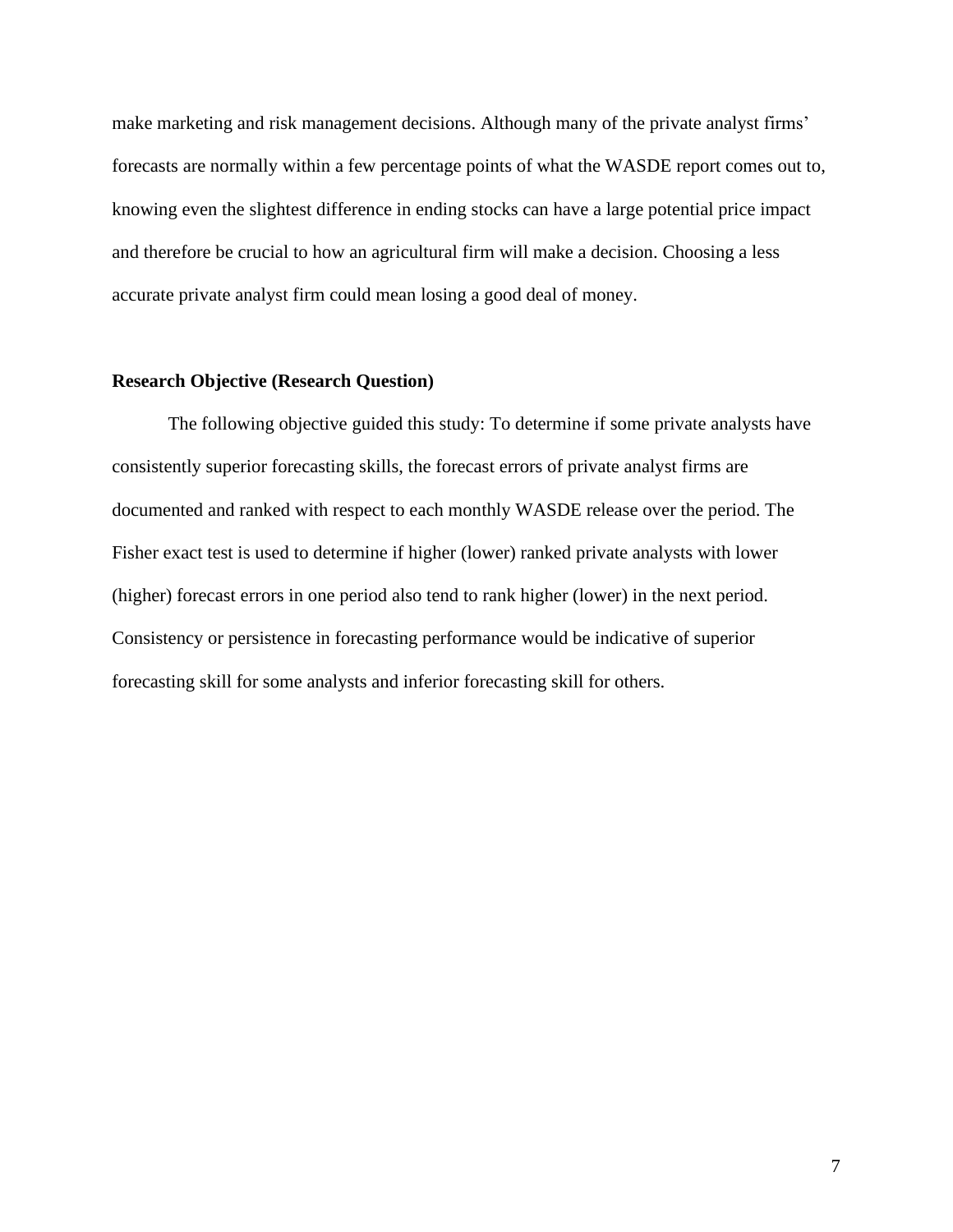# **Literature Review**

#### **Futures Markets**

Futures markets have always played a large role in the world of agricultural commodities. These markets are complex and can be very confusing if one does not know much about them. When an agricultural business buys grain from a producer or grain merchandising firm, they typically hedge their cash purchase with futures contracts. The biggest advantage of using a futures hedge is minimizing price risk. Price risk analysis is crucial for a firm to ensure businesses are getting a good deal on their purchase and know that they will not be losing profit. Commodity prices are dependent on supply and demand and can vary from region to region across the country. This section will review (1) how futures markets work, and (2) a discussion of WASDE reports and private analyst firms' forecasts or world ending stocks.

The markets used to trade agricultural commodities are highly complex. They involve the farmers and ranchers, processors, distributors, packagers, wholesalers, and retailers (Agriculture Futures). Futures trading in the U.S. originated when the Chicago Board of Trade (CBOT) was created in the mid-19th century (Mintert and Welch, 2021). Buyers and sellers of commodities both aim to eliminate the risk associated with the possibilities of prices rising or falling. This is where futures markets come in to play. Sellers want to limit the price risk associated with owning inventories of grain, and buyers want to establish a price for these commodities before they are to be delivered. These buyers and sellers will enter into a futures contract to achieve these goals. A futures contract is a binding agreement between a buyer and a seller to produce or deliver a specific commodity at a specific price on a specific date. Each futures contract is standardized by identifying the delivery month, the quantity and quality of the commodity, the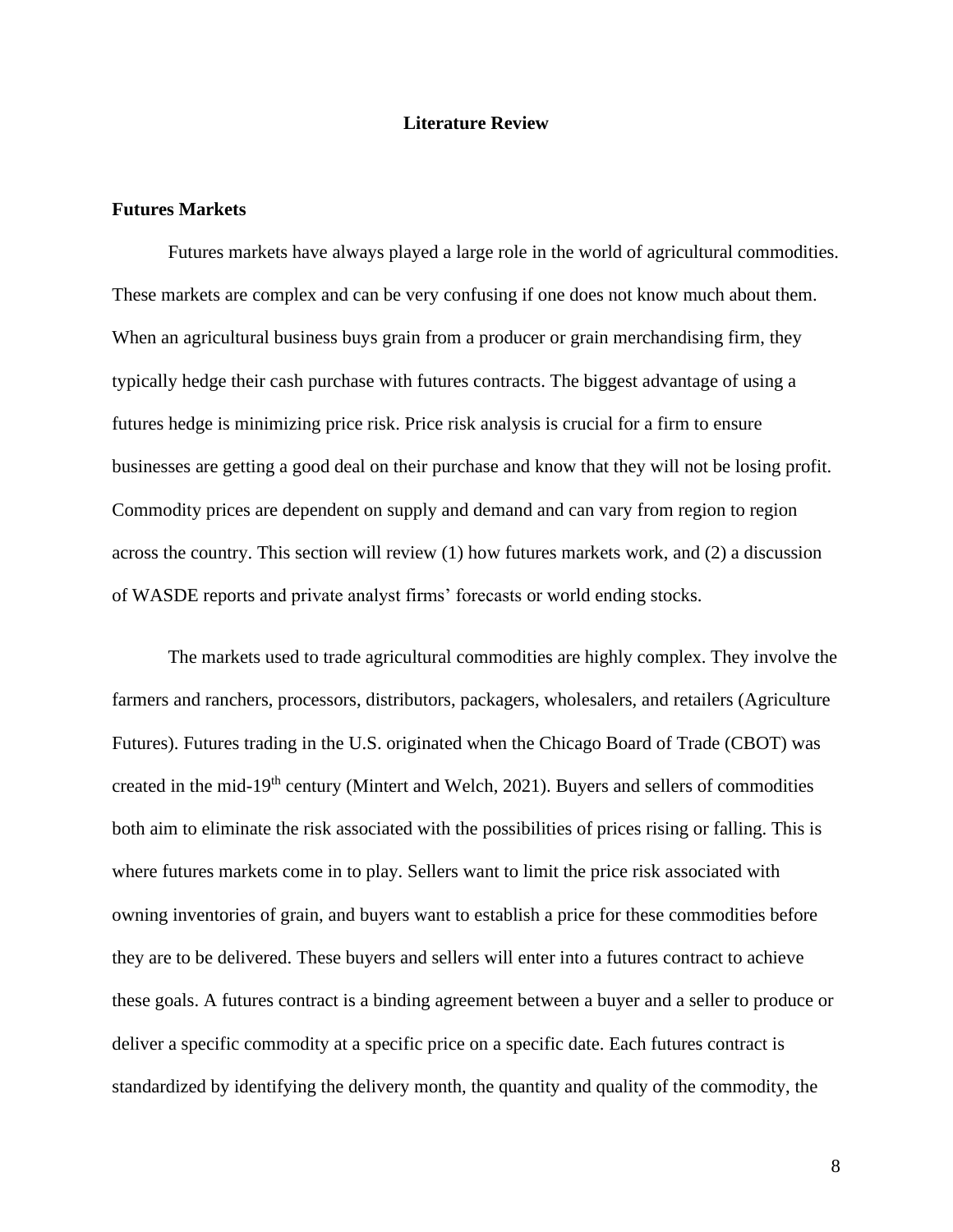delivery location, and the payment terms (Mintert and Welch, 2021). According to Mintert and Welch, futures markets provide:

- Rules of conduct that traders must follow or risk expulsion
- An organized marketplace with established trading hours by which traders must abide
- Standardized trading through rigid contract specifications, which ensure that the commodity being traded in every contract is virtually identical
- A focal point for the collection and dissemination of information about the commodity's supply and demand, which helps ensure all traders have equal access to information
- A mechanism for settling disputes among traders without resorting to the costly and often slow U.S. court system
- Guaranteed settlement of contractual and financial obligations via the exchange clearinghouse

Futures contracts give buyers and sellers the opportunity to establish a price for future delivery. For example, a farmer could sell a corn futures contract in August to a grain elevator for delivery in March. A futures contract is measured by the number of units (bushels, hundredweight, etc.) in each contract times the current price (Mintert and Welch, 2021). For commodity grain, such as corn and soybeans, one contract equals 5,000 bushels. So, if the current price per bushel of corn is \$2.40, one contract would equal \$12,000. A futures contract price reflects today's opinion of what a commodity will be worth when the futures contract expires (Mintert and Welch, 2021).

According to Mintert and Welch, futures contract prices can also be used as a source of price forecasts. Historical data can be used to predict future prices for a particular grade (quality) and location of a commodity. Having a basic understanding of how futures markets operate is essential to be able to understand how price forecasting works.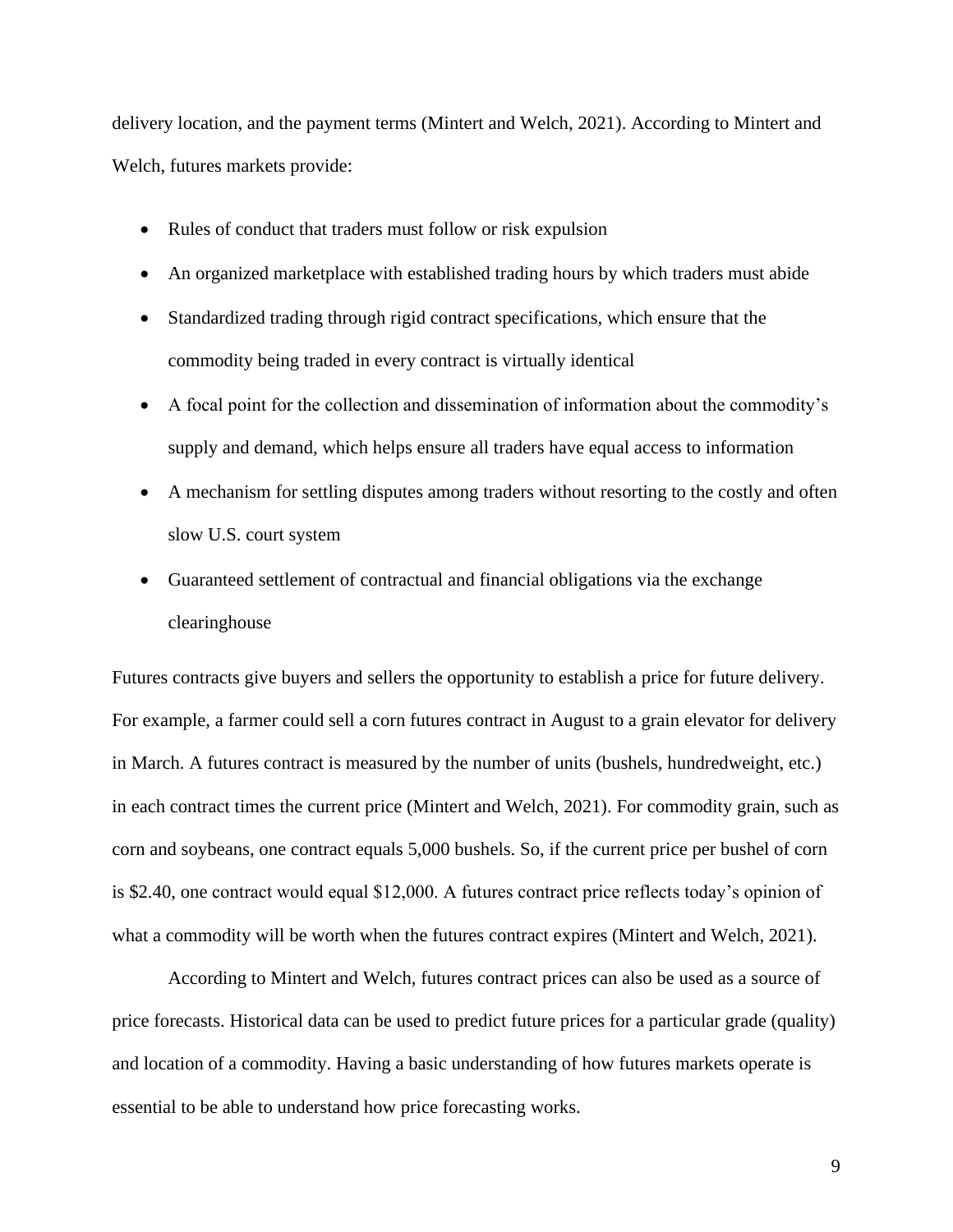#### **WASDE Report**

Once a month, the United States Department of Agriculture (USDA) releases a report called the World Agricultural Supply and Demand Estimate (WASDE). This report has been known to shift commodity prices right before and right after it is released (Milacek and Brorsen, 2017). Since this report is only released once a month, it is helpful to have an idea of what will be included. This way, a business can make decisions about buying or selling grain in advance or taking appropriate hedges in futures to mitigate price risk associated with new supply and demand information contained in the report. WASDE reports contain supply and demand information for major grain and oilseed commodities produced in most countries around the world. For each commodity, ending stocks, which is the key supply side information considered to move prices, the WASDE aggregates ending stocks across countries to estimate world endingstocks. Low (high) ending stocks reflect tight (abundant) supplies of a commodity and are associated with higher (lower) prices. As already noted a large literature (Isengildina-Massa et.al, 2021) has shown that future prices react to new information about U.S. ending stocks contained in WASDE reports. Given this, it is expected that surprises to world stocks, calculated as the percentage difference between WASDE and the average private analyst forecasts of world stocks, would also be expected to move futures prices. Positive (negative) surprises would lead to lower (higher) prices. The larger the shock the greater the price response. Importantly for this thesis, the accuracy of private analyst projections of world ending stocks are economically relevant to agricultural firms.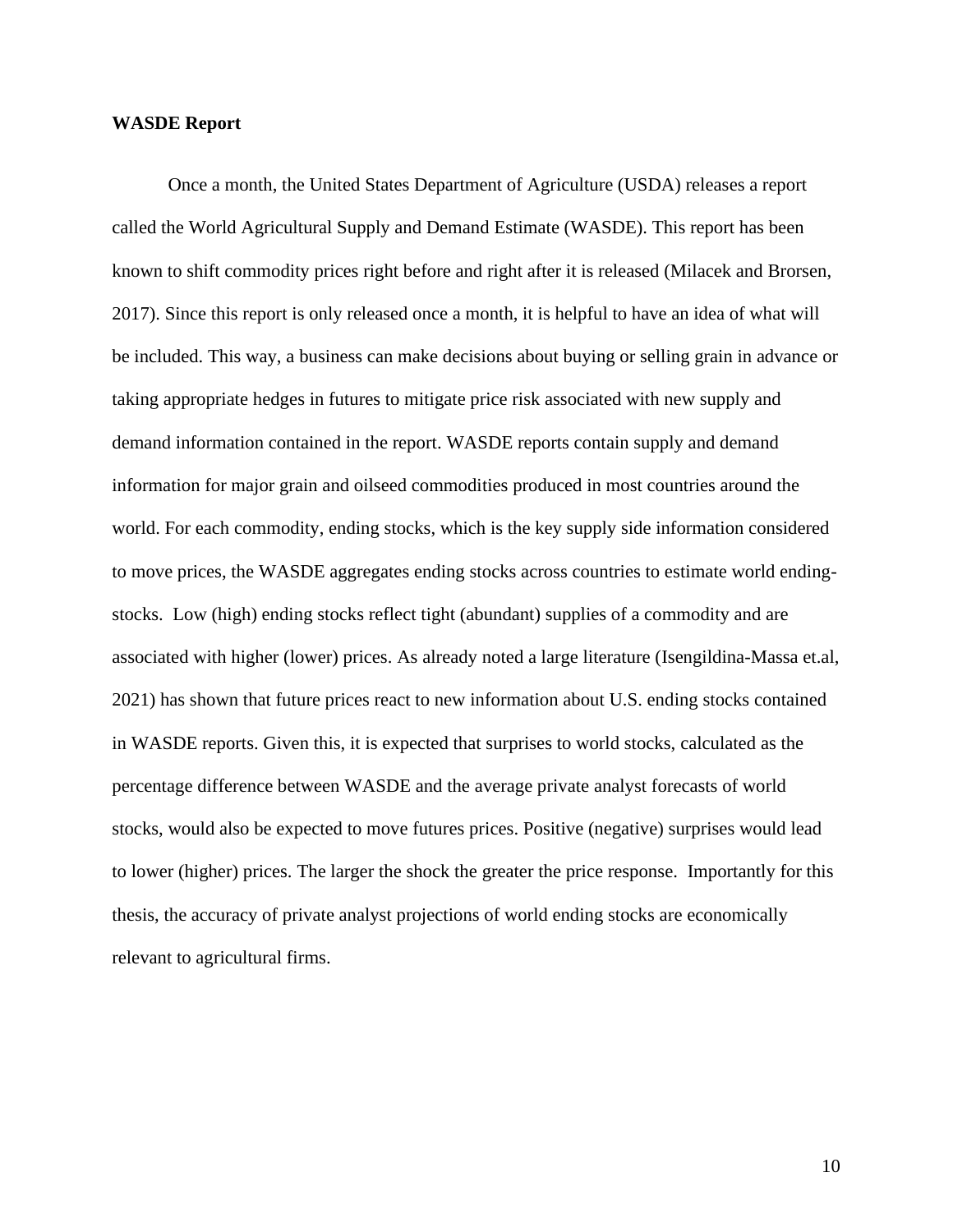#### **Methodology**

#### **Research Design**

To further the understanding on which price predicting firm is the most accurate, I will be conducting a quantitative non-experimental project that is based on looking at data collected over several years.

# **Rigor**

As a researcher, validity and reliability were two very important factors to making a successful study. Although nearly impossible to be 100% certain of the credibility, confirmability, transferability, and dependability in any research, this study of the accuracy of agricultural price forecasting firms aimed to be as valid and reliable as possible. The data used will not need to be cleaned, as it already has been by Bloomberg News Service. This study is also able to be replicated if the same formulas are used.

# **Data Collection**

Based on procedures outlined by Dr. Andrew McKenzie, the data collected for this study came from the Bloomberg News Service. Since October 2016, every WASDE report has been accompanied by a continuous record of corresponding analysis surveys conducted and published by Bloomberg for corn world ending stocks. All of the data from October 2016 through December 2021 were recorded. This totaled to 62 reports. In January of 2019, there was no WASDE report releases because of the government shutdown. In November of 2018, China revised its inventory estimates for domestic corn, and because of this, analysts' errors were dramatically more significant than normal. Because all of the analysts were equally impacted by this event, the observation was not omitted from the analysis.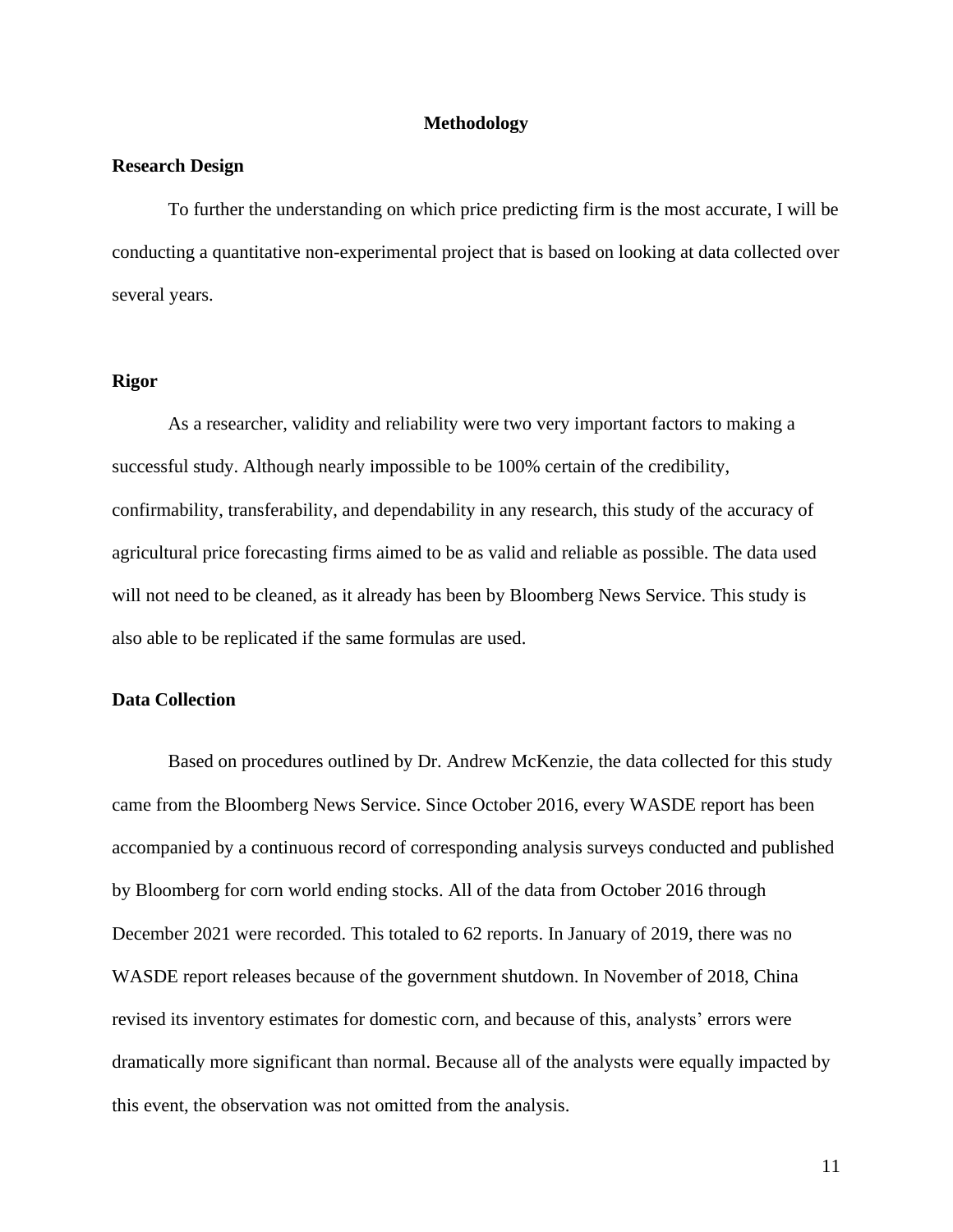This research will compare and contrast 37 analysts to see which is the most accurate, allowing customers to decide which analyst will be the most reliable. However, not every analyst releases a report every month. In the list below, the name of the firm as well as the number of reports they released (out of 62) have been recorded.

- A/C Trading  $(2)$
- ADM Investor  $(62)$
- Advanced Market (59)
- AgMarket.Net (26)
- AgriSompo  $(3)$
- AgriVisor  $(22)$
- Allendale (60)
- Bennett Consult (12)
- Brugler  $(39)$
- CHS Hedging (52)
- Doane  $(32)$
- $\bullet$  ED&F MAN (55)
- EFG Group (18)
- Farm Futures (36)
- Futures International (62)
- Grain Cycles (20)
- Hightower  $(6)$
- Hueber Report (46)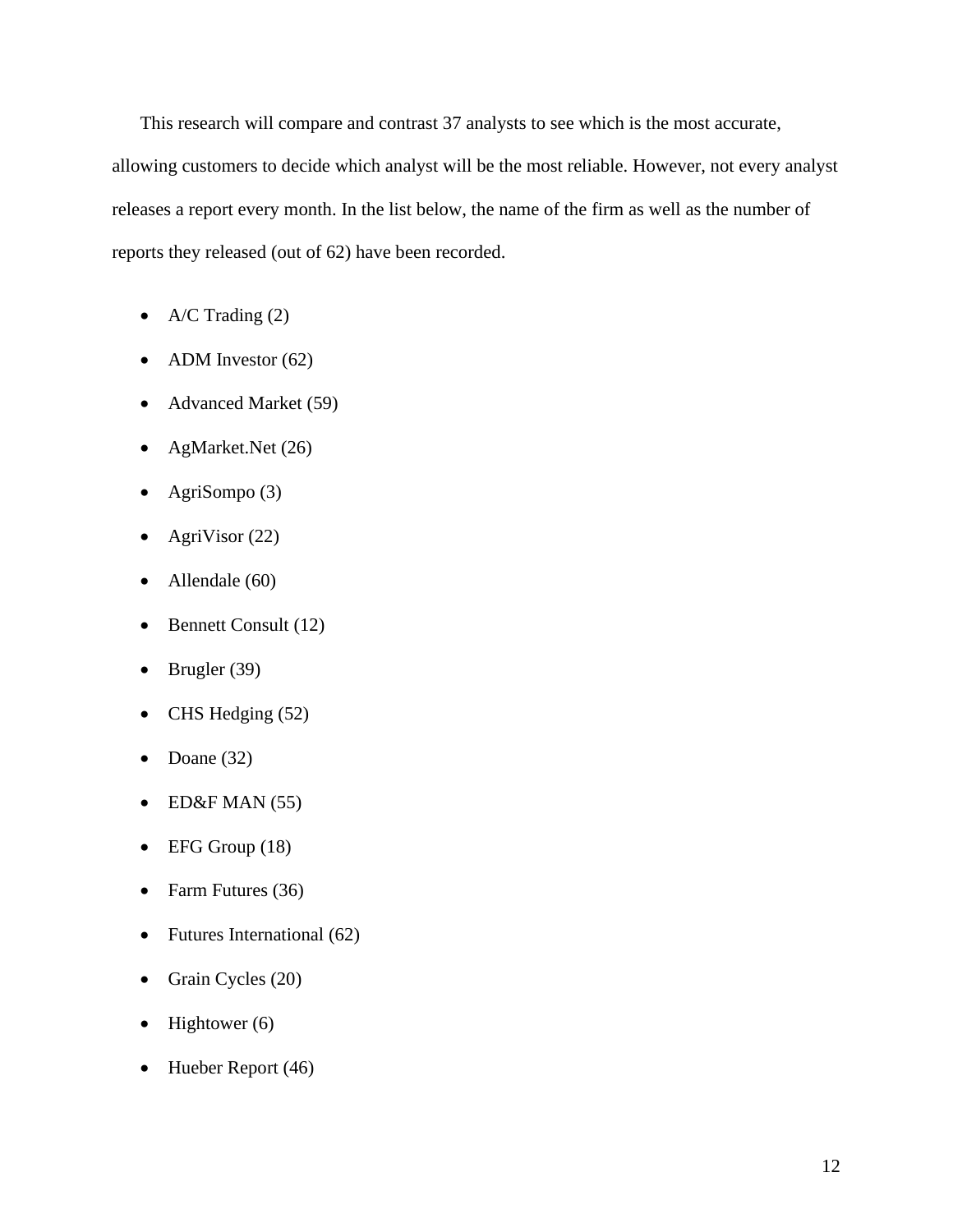- INTL FCStone (48)
- Lakefront (13)
- Linn Group  $(21)$
- MaxYield Cooperative (7)
- Mckeaney-Flavell (61)
- Midwest Market Solutions (22)
- NorthStar (60)
- Pira Energy  $(4)$
- Price Futures (1)
- Prime Ag  $(51)$
- Risk MC  $(26)$
- Roach AG  $(1)$
- S&P Global Platts (3)
- Societe Generale (1)
- Stewart-Peterson (54)
- StoneX  $(14)$
- U.S. Commodities (51)
- Western Milling  $(51)$
- Zaner Group (60)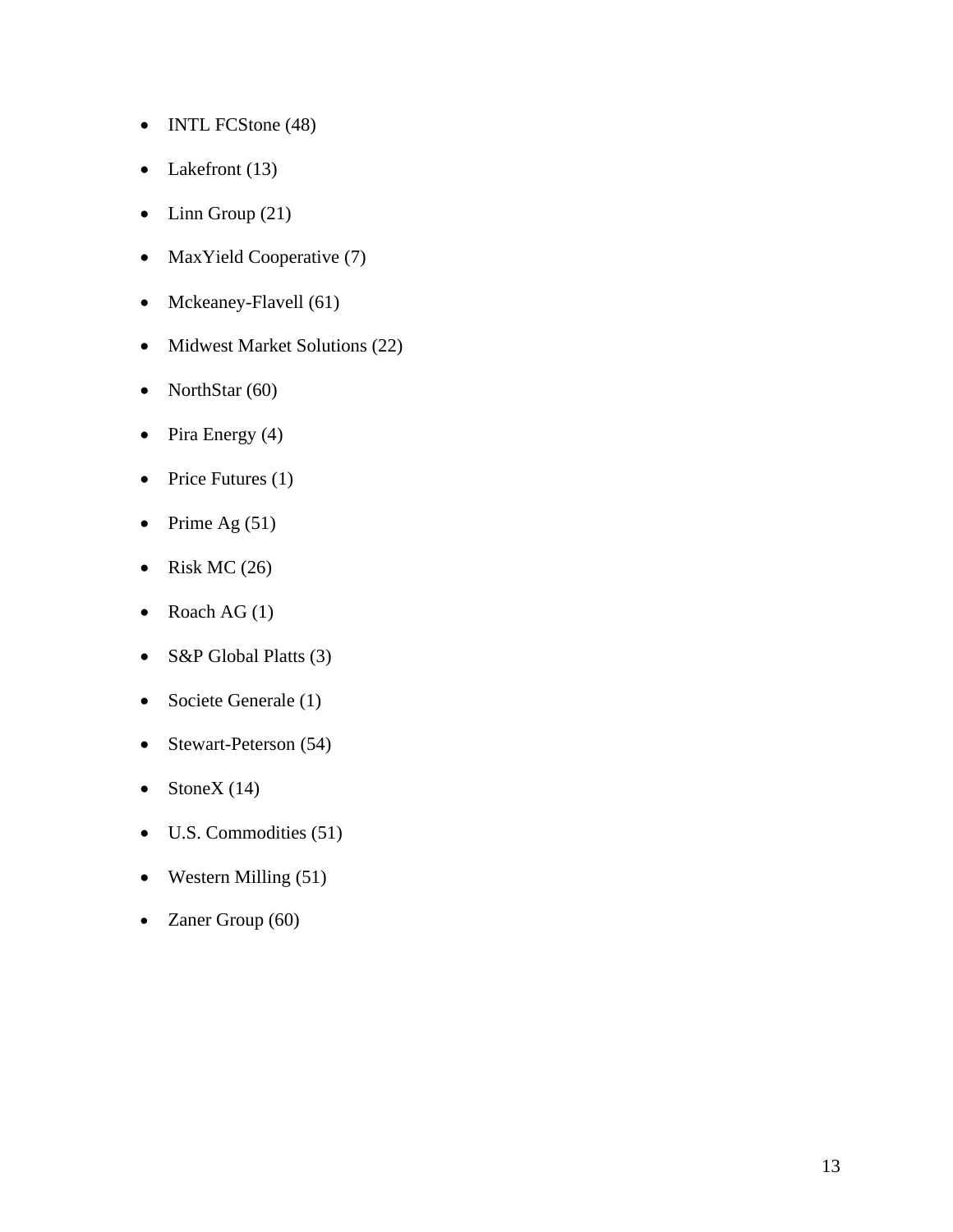To begin the research process, we manually input data for world ending stocks for corn. This data came from Bloomberg News Service. All of the data that was forecasted by the firms was found in the monthly reports released by Bloomberg. To see how accurate these firms really were, we then inputted the corresponding data from the USDA's WASDE reports. From there, we were able to calculate the forecast error to see how much of a difference there was between what the firms forecasted and the USDA found. To calculate the forecast error, we simply took the natural log of the difference between the USDA's number and the analyst's number. Figure 1 displays the forecast errors as a histogram. The forecast errors are normally distributed with the exception of the major outliers associated with Chinese revision in November of 2018. From figure 1 we can see that most forecast errors range from -1.8% to 1.2%.

We converted these logs to absolute value because we wanted to see how much of a difference there was; we weren't as concerned with the direction of the movement. The size of the movement is important because when there is a larger shock to these numbers, the more the price of the commodity will move. Depending on the direction (positive or negative) of the shock, the prices of the commodity will increase or decrease.

After finding the difference between the analysts' predictions and the USDA's actual report, we then began to look at how each analyst did over a period of two consecutive months. We compiled a list of each analyst and their prediction for two consecutive months. First, we got rid of any analysts that were not reporting for both months. Then, once we had the analysts that were the same for both months, we sorted them from lowest error to highest error. We then grouped these analysts into winners (first period) and losers (first period), as well as winners (second period) and losers (second period). Winners were classified as those firms in the top half of the overall pool ranked by forecast error, with low forecast errors ranked higher than high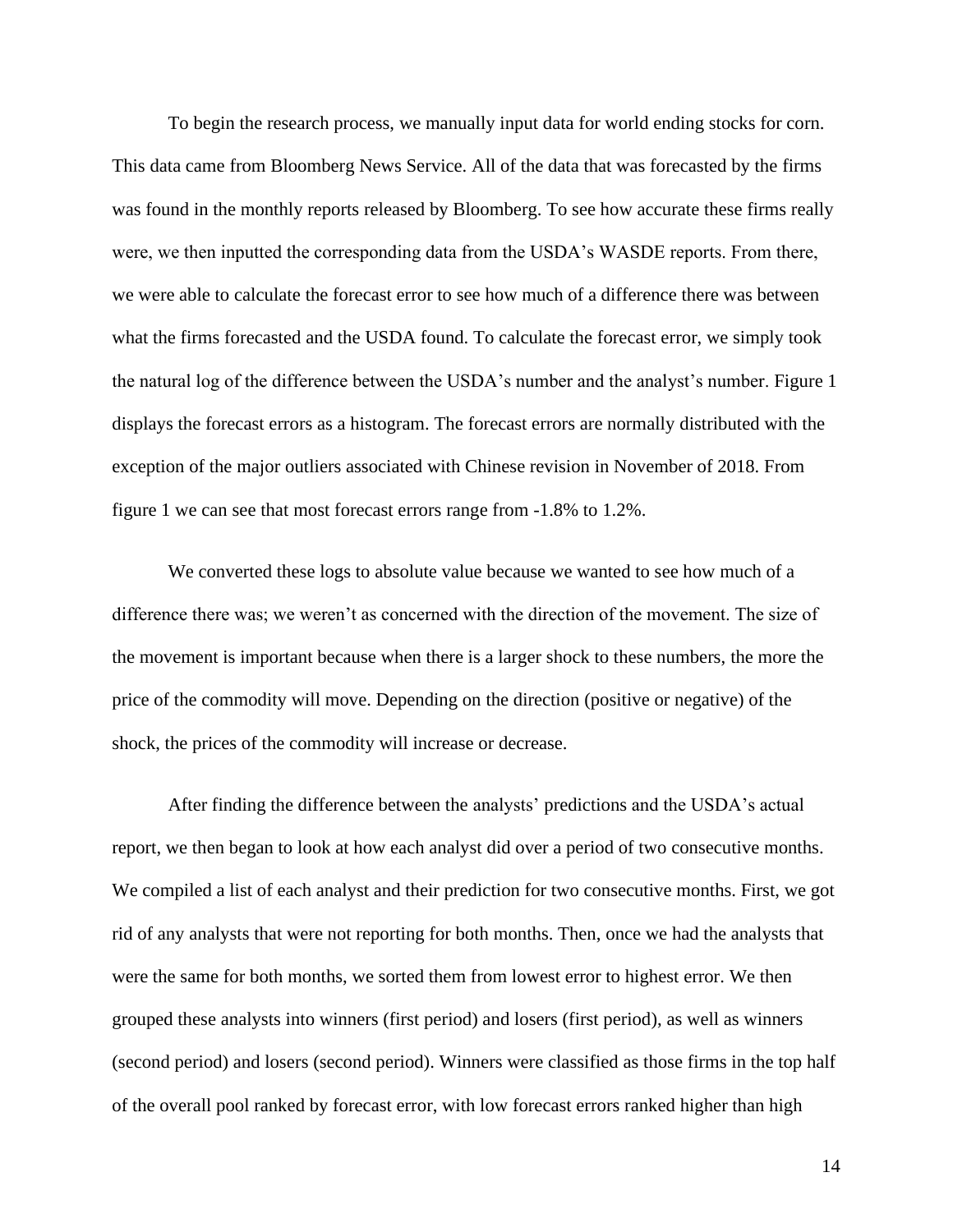forecast errors. We then used a Fisher exact test to test for statistically significant dependence between winning (losing) groups in the first period and winning (losing) groups in the second period. This approach was used by Irwin, Good and Martines-Filho (2006), when comparing persistent superior performance of agricultural market advisory services across crop years. The idea behind the approach is to uncover whether some private analysts truly have superior forecasting skills over others. Simply ranking forecasting performance by firm across the whole sample period would be uninformative in answering this question. If rankings were generated randomly some analysts would appear to be superior forecasters than others, but such rankings could be attributed merely to chance. However, comparing performance in terms of persistence or consistency across observation periods provides a statistical means of uncovering true forecasting skill. If knowing which firms perform best in one month helps to statistically predict which firms will perform best in the next month, which can be detected by the Fisher exact test, then this would be indicative of persistent superior or inferior forecasting performance by some firms. The Fisher exact test is nonparametric test that is akin to a Chi-Squared test, but is more robust to outliers and small sample sizes. Both tests seek to determine if there is statistical dependence between groups or categories. For example, if a group of students smoke, is it more likely that they also drink alcohol? In our case, if an analyst is a good forecaster (top 50%) in one month, is it more likely that the same firm will also be a good forecaster the next month? The predictability tests are reported in table 1 and for comparison purposes p-values for both the Fisher exact test and the Chi-Squared test are included. Formally, our null hypothesis is: there is no dependence between winners (losers) in month 1 and winners (losers) in month 2. Therefore, if we reject the null hypothesis, this is equivalent to finding statistical evidence of dependence, persistent or predictable forecasting skill by analyst groups.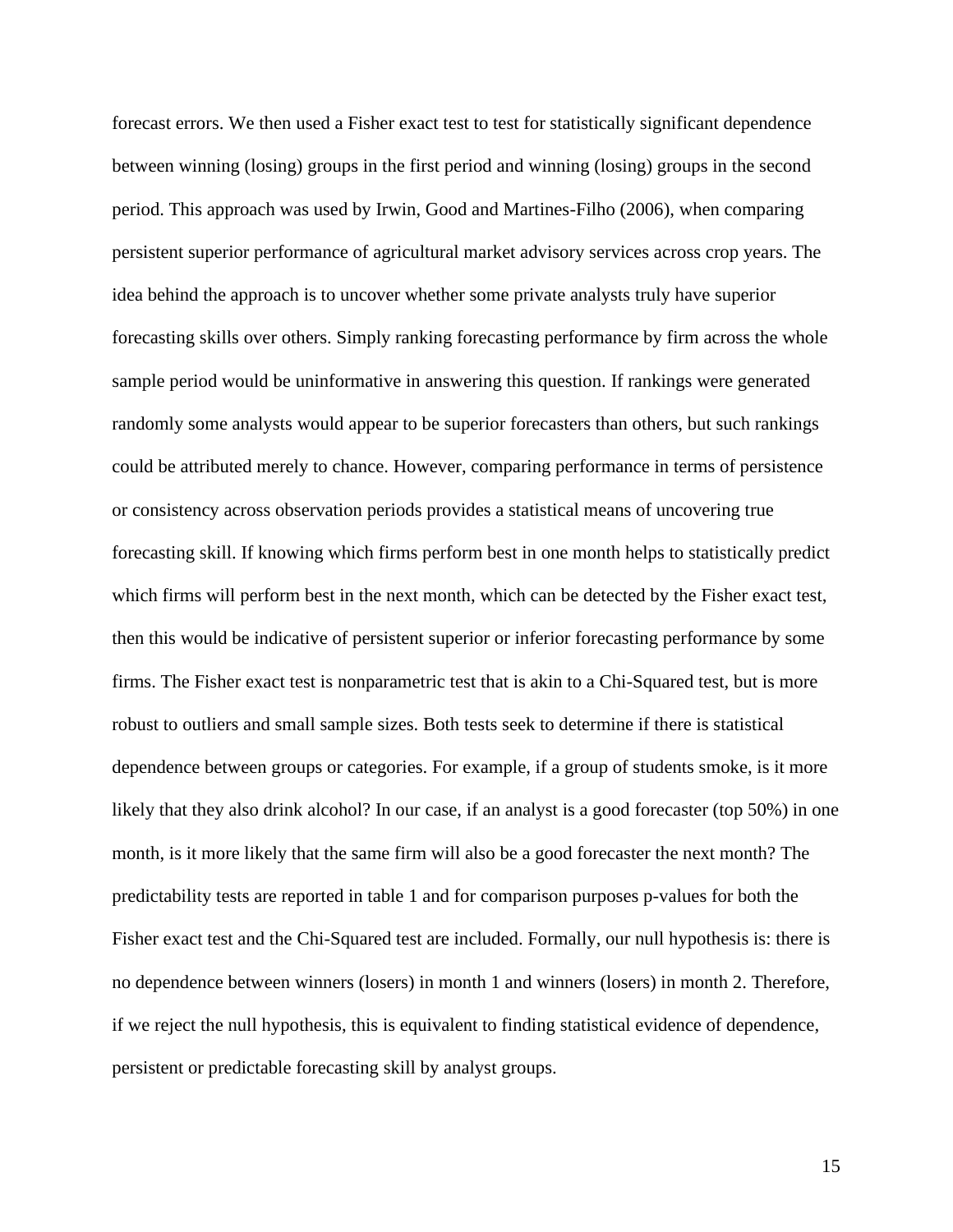#### **Results**

We found strong evidence in favor of the null hypothesis: that there is no dependence between winning (losing) firms from one month to the next. We failed to reject the null hypothesis in all of our 62 cases using the Fisher exact test at the 5% significance level and only twice at the 10% significance level. Similarly, using the Chi-Squared test the null was only rejected in one case at the 5% significance level, and in four cases at the 10% significance level.

In addition, with respect to the two times we reject the null at the 10% level under the Fisher test, we find dependence between winners (losers) in the first paired month and losers (winners) in the second paired month. In other words, if you were a winner to begin with you are more likely to be a loser in the second month. For example, with respect to the 1/8/2018 – 2/2/2018 pairing we observe seven firms who were winners (losers) in 1/8/2018 ended up as losers (winners) in 2/2/2018. Similarly, with respect to the  $6/6/2018 - 7/6/2018$  pairing we observe seven firms who were winners in 6/6/2018 ended up as losers in 7/6/2018. Moreover, eight firms who were losers in 6/6/2018 ended up as winners in 7/6/2018. These results highlight the fact that superior forecasting performance is certainly not consistent or persistent over time. In the two isolated cases where we found dependence, this dependence took the form of performance reversal, where winners became losers and losers became winners.

In sum, our results showed that there is no dependence between an analyst being in the "winning" group one month and again being in the winning group the next month. This means that the chance of an analyst to consistently be able to predict the data the USDA releases is pretty slim. From the perspective of an agricultural firm, it seems from our results that they may as well throw a dart to choose which private analyst forecast to follow. This result is consistent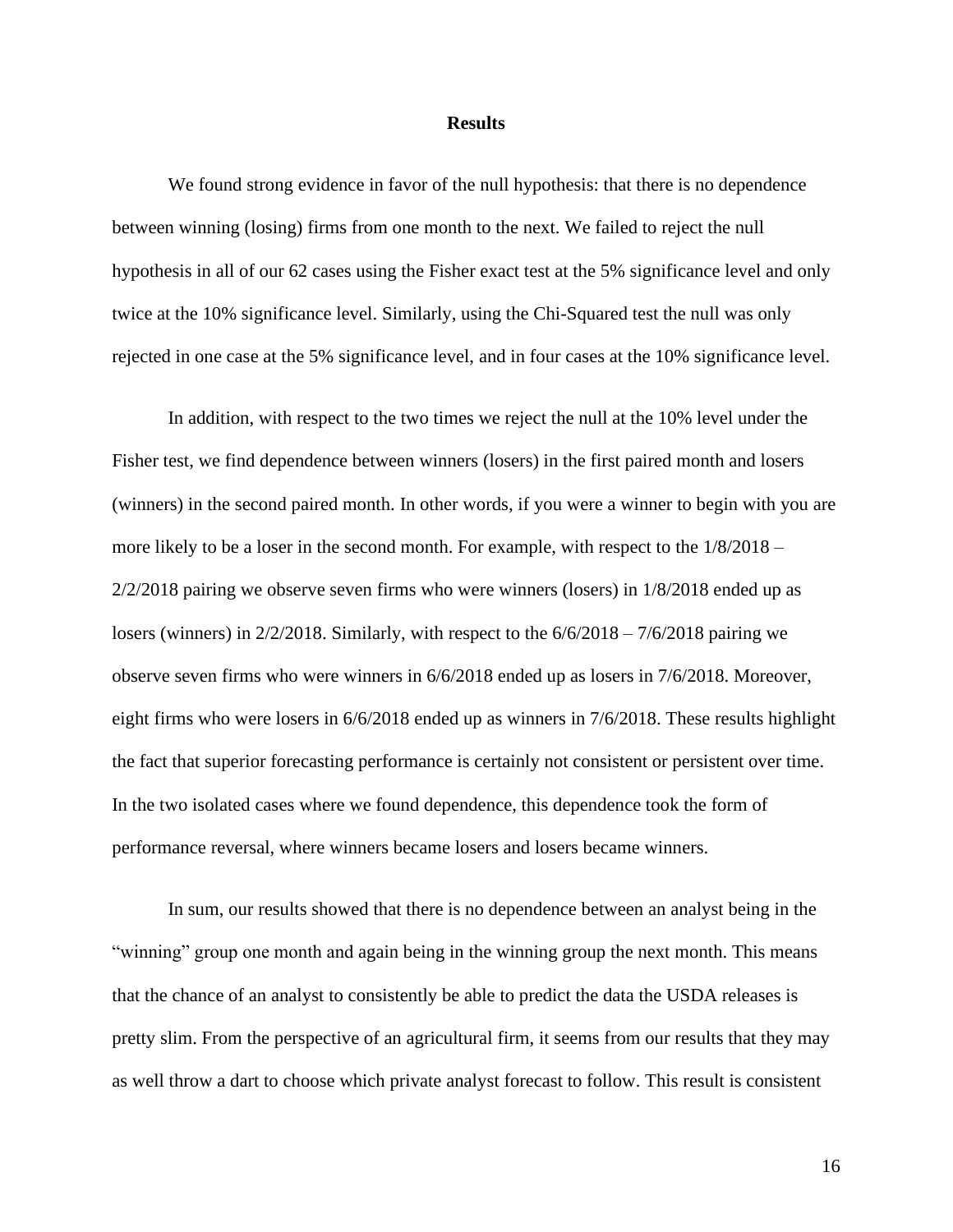with a large body of research in the finance literature, which has shown that stock market analysts are unable to consistently predict high performing stocks over time.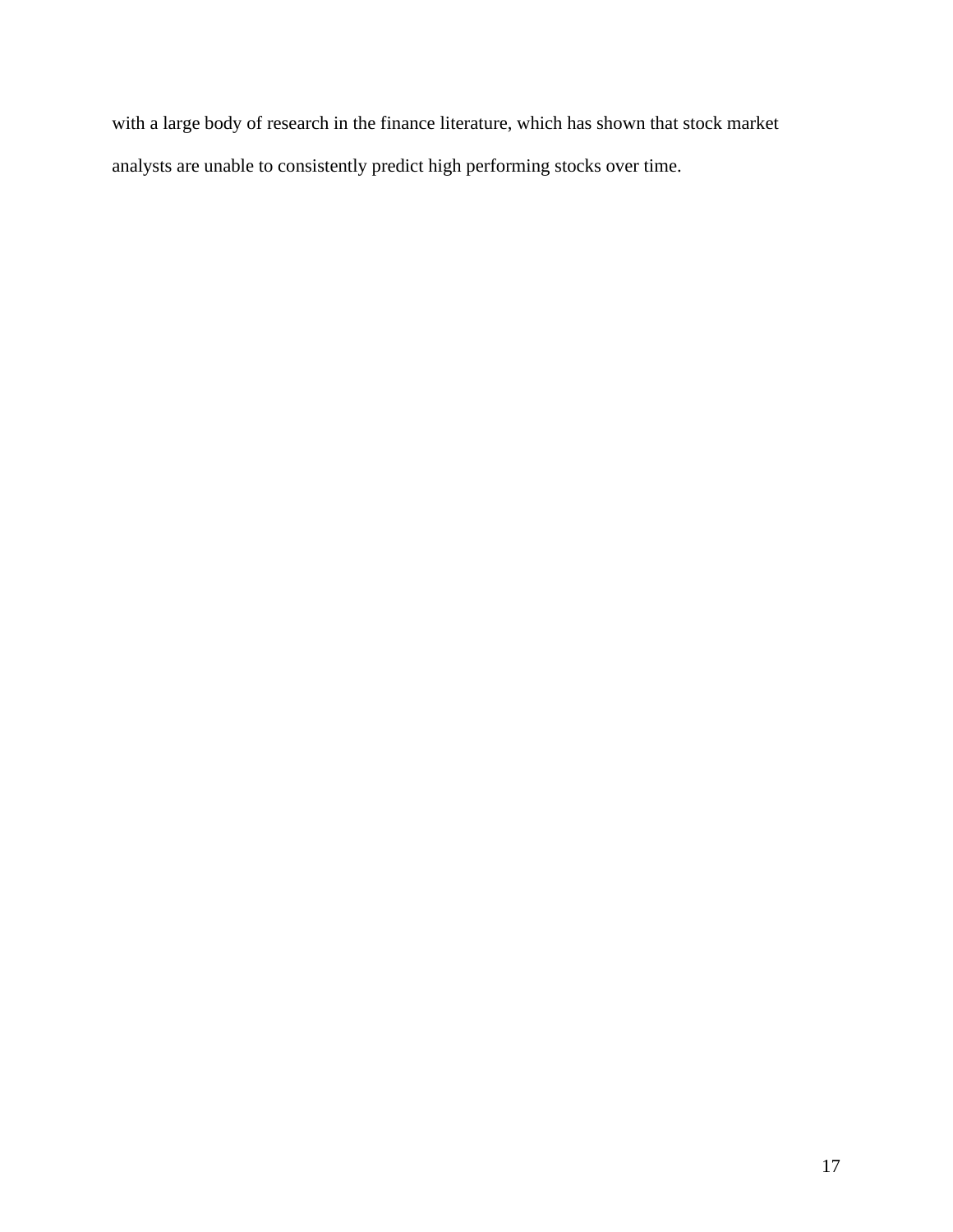#### **Conclusion and Discussion**

Although our results fail to show evidence of superior forecasting skills by some analyst firms over others, this is perhaps not the end of the story. We only looked at the data from one angle, and there are many other ways the data could be interpreted or tested to uncover different results. For example, while persistent superior forecasting performance may be non-existent across all analyst firms, it is possible that sub-groups of analysts may have persistently superior forecasting skills. For example, if we performed the same predictability tests for just the top and bottom two forecasting firms, would we find consistently superior forecasting when comparing these sub-groups across time. Further research might also compare forecasting predictability across longer time-periods. For example, instead of analyzing predictability across adjacent months, analyst forecasts could be compared across crop years. Also, performance could be ranked under different criteria. For example, the direction of forecasts and forecast errors may be of more practical relevance to agricultural firms seeking guidance on their marketing and risk management decisions than absolute forecast accuracy. One approach would be to simulate trading strategies (going long of short futures) based on private analyst ending-stocks forecasts compared with the previous month's WASDE forecasts. The initial futures positions could subsequently be offset in the first trading session after a WASDE release. If such strategies produced statistically significant returns after accounting for risk and commission costs, this would provide evidence that some analyst firms' forecasts are economically valuable.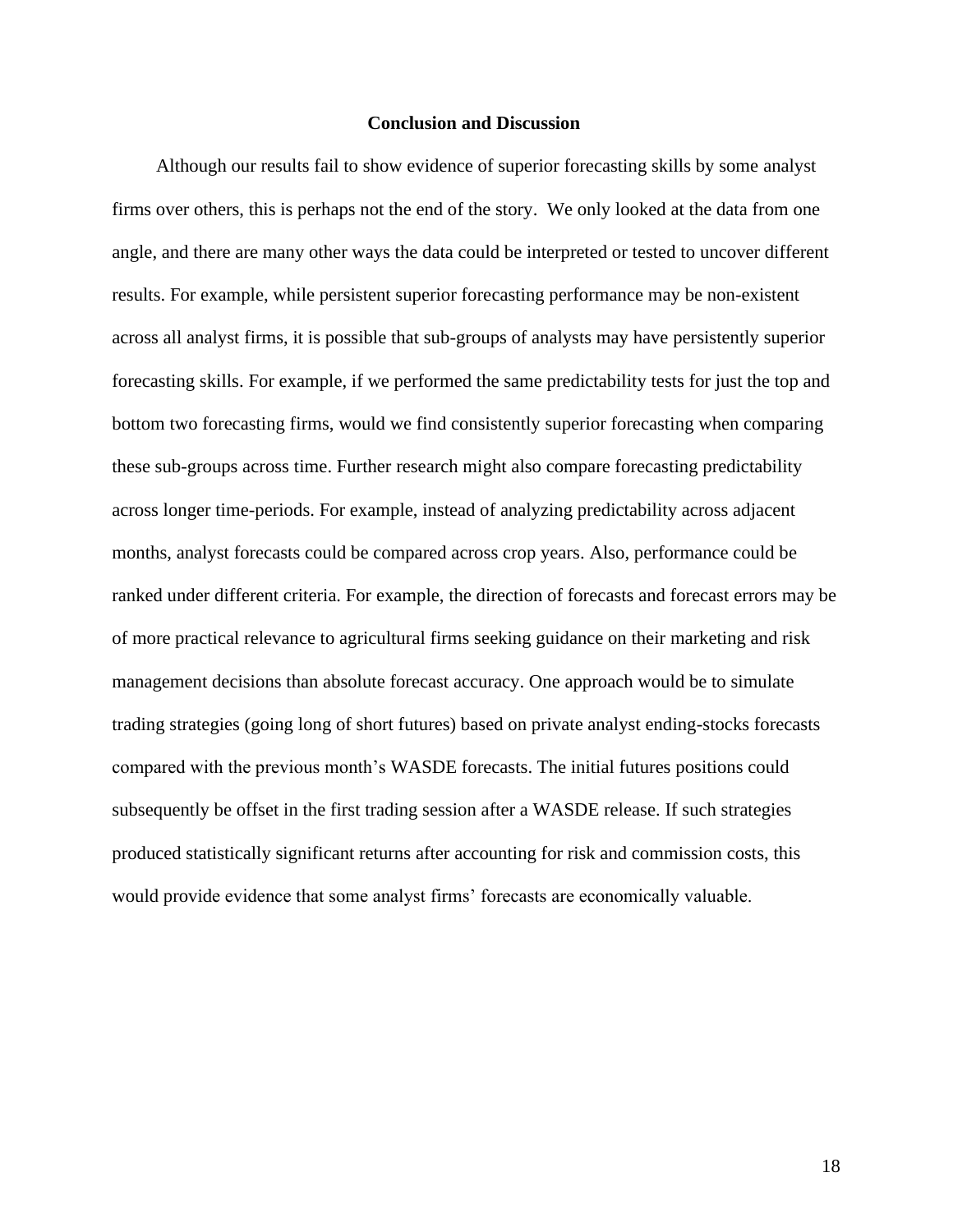#### **References**

- Abbott, Chuck. "Robust U.S. Economy, Higher Commodity Prices in 2021, Says USDA." Successful Farming. Successful Farming, November 9, 2020. [https://www.agriculture.com/news/business/robust-us-economy-higher-commodity-prices](https://www.agriculture.com/news/business/robust-us-economy-higher-commodity-prices-in-2021-says-usda)[in-2021-says-usda.](https://www.agriculture.com/news/business/robust-us-economy-higher-commodity-prices-in-2021-says-usda)
- "Agriculture Futures." Futures Fundamentals. Accessed April 1, 2021. [https://www.futuresfundamentals.org/see-the-impact/agriculture-futures/.](https://www.futuresfundamentals.org/see-the-impact/agriculture-futures/)
- Allen, Geoffrey P. "Economic Forecasting in Agriculture." www.forecastingprinciples.com. *International Journal of Forecasting*, 1994.

[http://www.forecastingprinciples.com/files/pdf/allen-economic%20forecasting.pdf.](http://www.forecastingprinciples.com/files/pdf/allen-economic%20forecasting.pdf)

Bowman, Chakriya, and Aasim M Husain. "Forecasting Commodity Prices: Futures Versus Judgement." www.imf.org. International Monetary Fund, 2004.

[https://www.imf.org/external/pubs/ft/wp/2004/wp0441.pdf.](https://www.imf.org/external/pubs/ft/wp/2004/wp0441.pdf)

Irwin, Scott H., Darrel L. Good, and Joao Martines-Filho. "The performance of agricultural market advisory services in corn and soybeans." *American Journal of Agricultural Economics* 88, no. 1 (2006): 162-181.

Isengildina-Massa, Olga, Xiang Cao, Berna Karali, Scott H. Irwin, Michael Adjemian, and

livestock markets?" *Journal of Commodity Markets* 22 (2021): 100137.

Robert C. Johansson. "When does USDA information have the most impact on crop and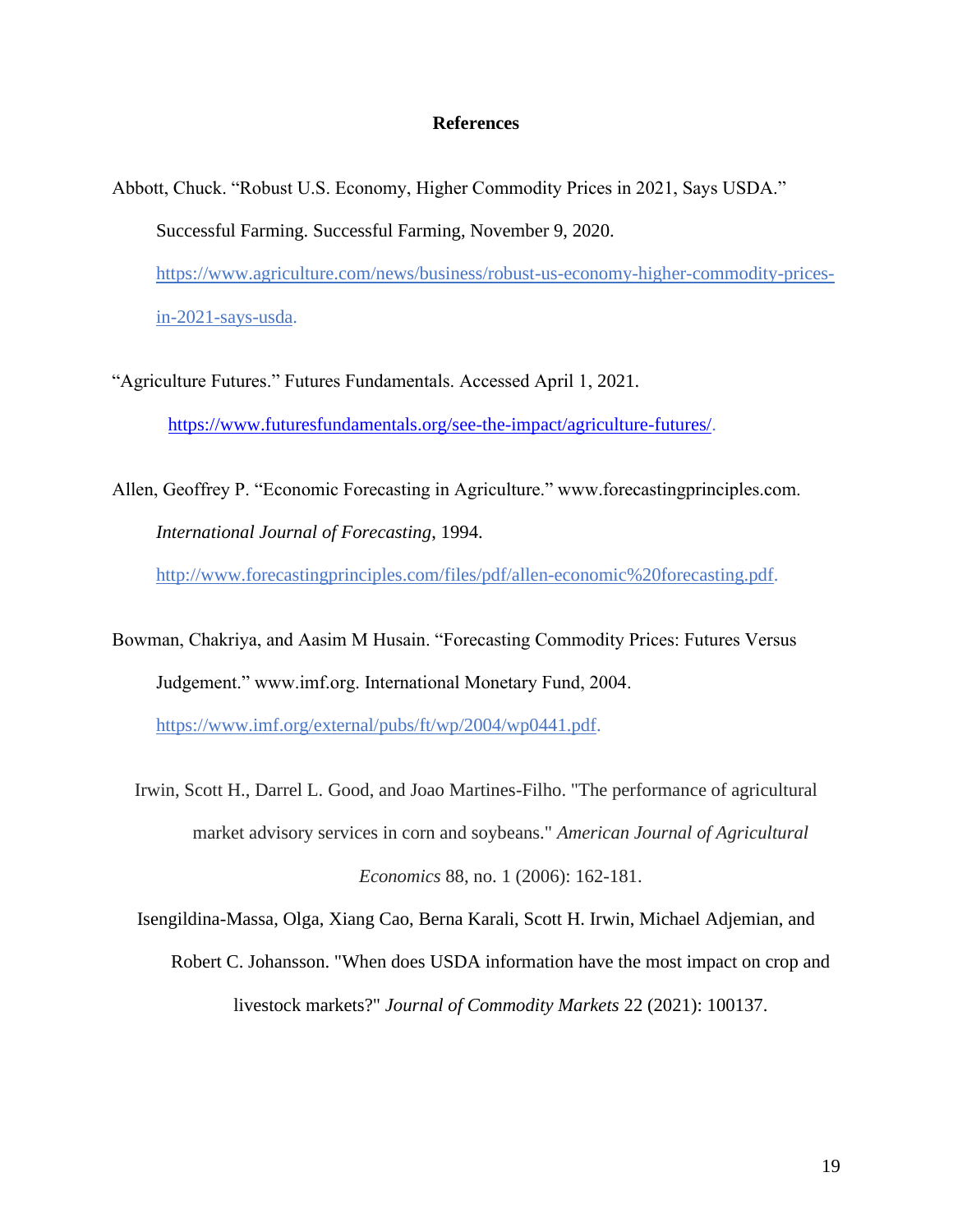- Jha, Girish K, and Kanchan Sinha. "Agricultural Price Forecasting Using Neural Network Model: An Innovative Information Delivery System." *Agricultural Economics Research Review* 26 (2013): 229–39. [https://ageconsearch.umn.edu/bitstream/162150/2/8-GK-](https://ageconsearch.umn.edu/bitstream/162150/2/8-GK-Jha.pdf)[Jha.pdf.](https://ageconsearch.umn.edu/bitstream/162150/2/8-GK-Jha.pdf)
- Milacek, Trent T., and B. Wade Brorsen. "TRADING BASED ON KNOWING THE WASDE REPORT IN ADVANCE." *Journal of Agricultural and Applied Economics* 49, no. 3 (2017): 400–415. [https://doi.org/10.1017/aae.2017.8.](https://doi.org/10.1017/aae.2017.8)
- Mintert, James, and Mark Welch. "Introduction to Futures Markets." AgriLife Extension. Texas A&M System. Accessed March 31, 2021. [https://agecoext.tamu.edu/wp](https://agecoext.tamu.edu/wp-content/uploads/2013/10/rm2-1.pdf)[content/uploads/2013/10/rm2-1.pdf.](https://agecoext.tamu.edu/wp-content/uploads/2013/10/rm2-1.pdf)
- "No Time to Waste: A New Model for Agricultural Forecasting." Gro Intelligence, 2018. [https://gro-intelligence.com/insights/articles/no-time-to-waste-a-new-model-for](https://gro-intelligence.com/insights/articles/no-time-to-waste-a-new-model-for-%09agricultural-forecasting)[agricultural-forecasting.](https://gro-intelligence.com/insights/articles/no-time-to-waste-a-new-model-for-%09agricultural-forecasting)

Pines, Lawrence. "Learn All About Agricultural Commodities and Market Trends." Commodity.com, February 24, 2021. [https://commodity.com/soft](https://commodity.com/soft-agricultural/#:~:text=Some%20agricultural%20commodities%20serve%20as,and%20bones%20to%20create%20products)[agricultural/#:~:text=Some%20agricultural%20commodities%20serve%20as,and%20bone](https://commodity.com/soft-agricultural/#:~:text=Some%20agricultural%20commodities%20serve%20as,and%20bones%20to%20create%20products) [s%20to%20create%20products.](https://commodity.com/soft-agricultural/#:~:text=Some%20agricultural%20commodities%20serve%20as,and%20bones%20to%20create%20products)

"Price Determination in Agricultural Commodity Markets: A Primer." EveryCRSReport.com. *Congressional Research Service*, January 6, 2006. [https://www.everycrsreport.com/reports/RL33204.html.](https://www.everycrsreport.com/reports/RL33204.html)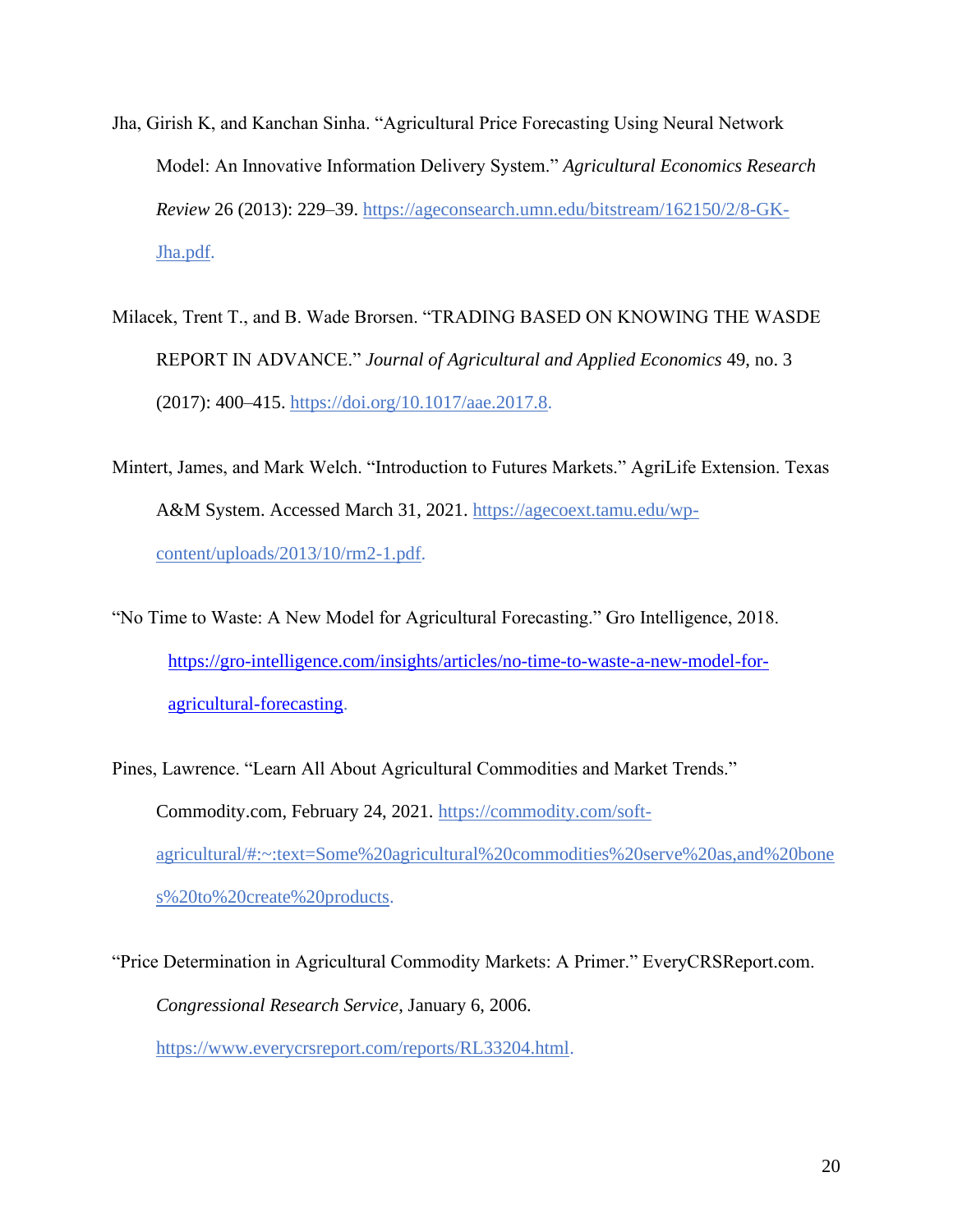"Understanding USDA Crop Forecasts." [www.nass.usda.gov.](http://www.nass.usda.gov/) United States Department of Agriculture, 1999.

[https://www.nass.usda.gov/Education\\_and\\_Outreach/Understanding\\_Statistics/pub1554.pd](https://www.nass.usda.gov/Education_and_Outreach/Understanding_Statistics/pub1554.pdf) [f.](https://www.nass.usda.gov/Education_and_Outreach/Understanding_Statistics/pub1554.pdf)

Wang, Luyao, Jianying Feng, Xiaojie Sui, Xiaoquan Chu, and Weisong Mu. "Agricultural Product Price Forecasting Methods: Research Advances and Trends." *British Food Journal* 122, no. 7 (2020): 2121–38. [https://doi.org/https://doi.org/10.1108/BFJ-09-2019-0683.](https://doi.org/https:/doi.org/10.1108/BFJ-09-2019-0683)

"WASDE FAQs." USDA. Accessed February 20, 2021. [https://www.usda.gov/oce/commodity](https://www.usda.gov/oce/commodity-markets/wasde/faqs)[markets/wasde/faqs.](https://www.usda.gov/oce/commodity-markets/wasde/faqs)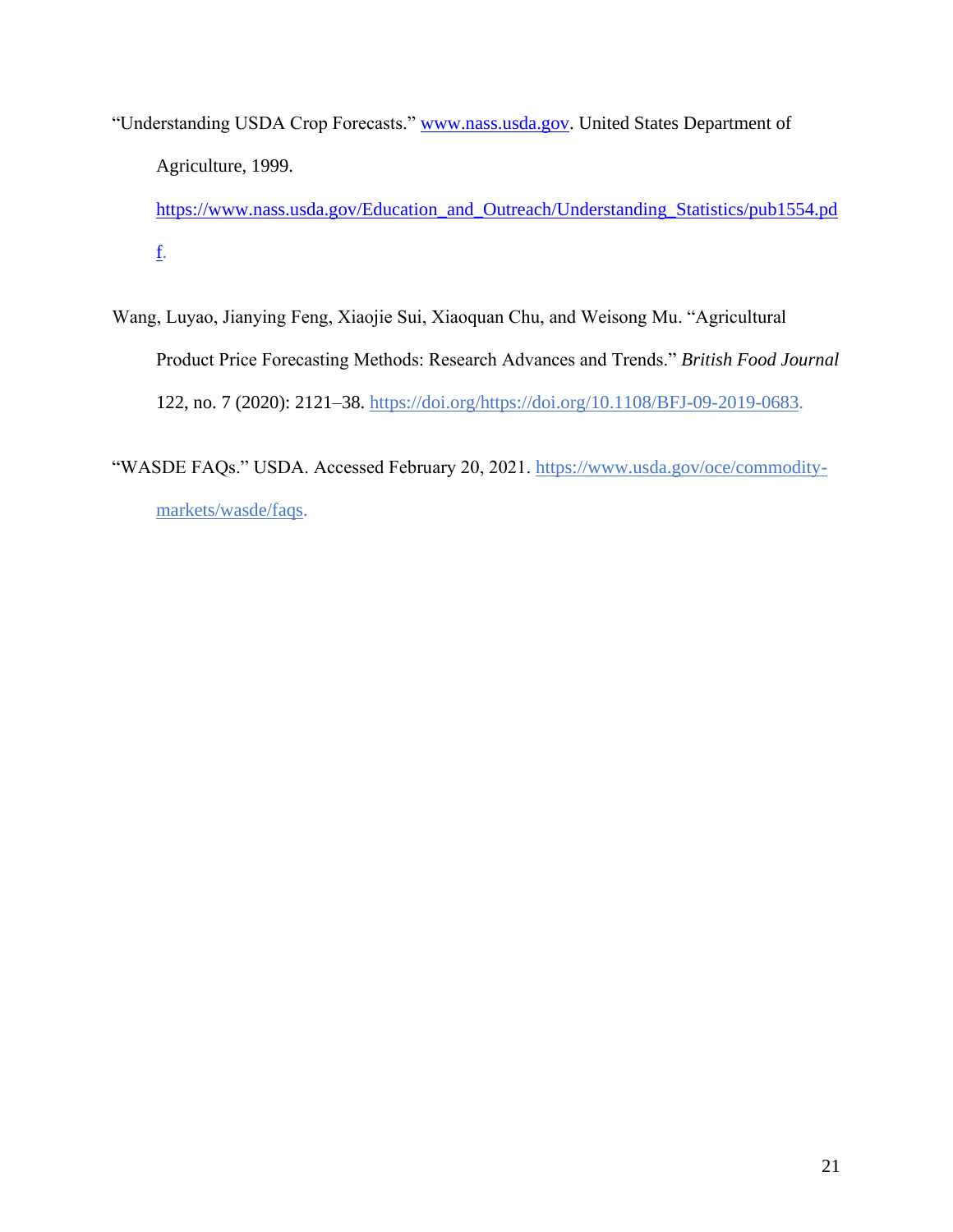

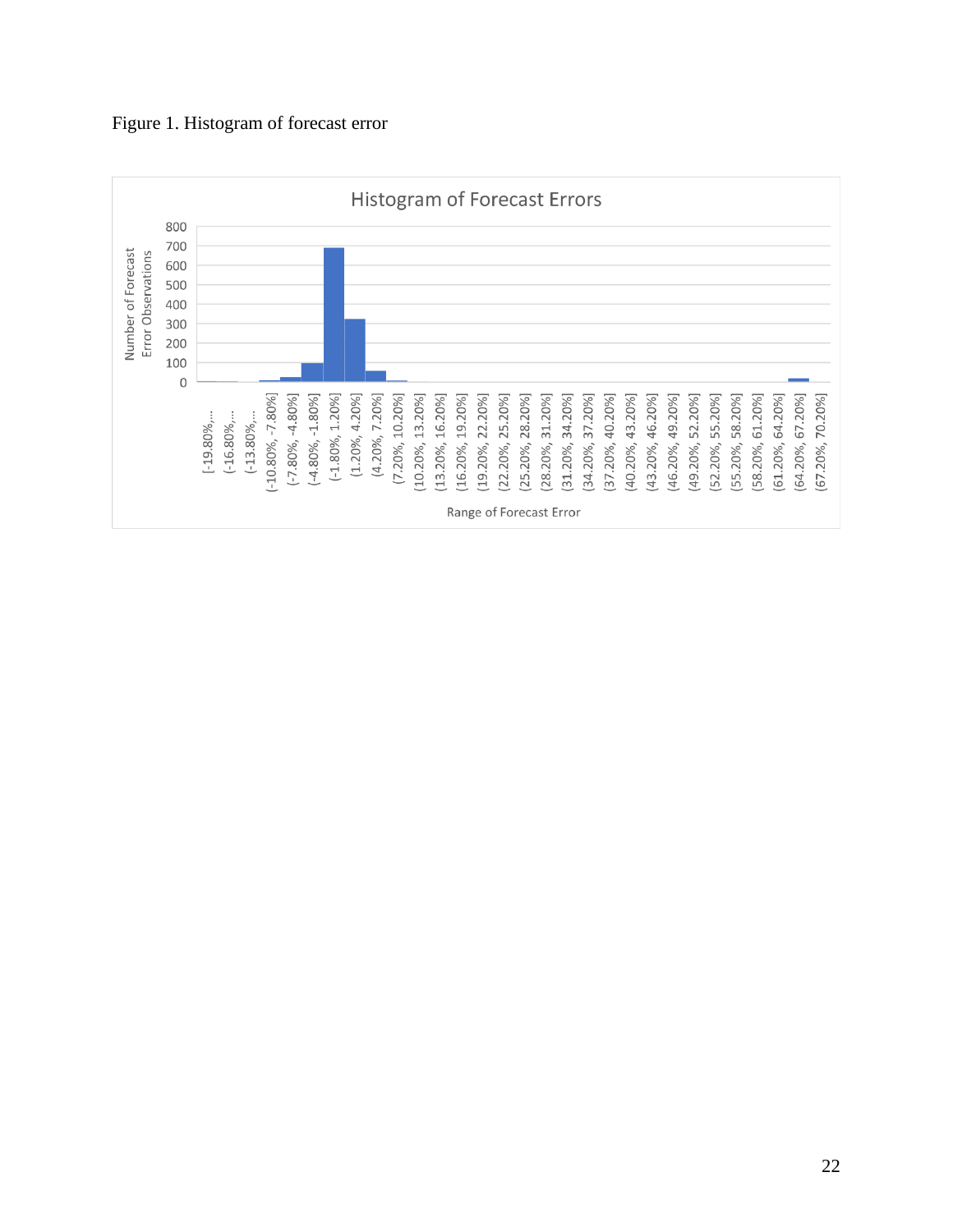Table 1. Persistence or predictability of private analyst ending-stock forecasts based on winner and loser categories between adjacent pairs of WASDE release months, October 2016 – December 2021.

| Month t   | Month $t+1$ |                    | Winner $t+1$   | Loser $t+1$    | Fisher exact | Chi-Square |
|-----------|-------------|--------------------|----------------|----------------|--------------|------------|
|           |             |                    |                |                | p-value      | p-value    |
| 10/7/2016 | 11/4/2016   | Winner t           | $\overline{3}$ | $\overline{4}$ | 1.00         | 0.59       |
|           |             | Loser <sub>t</sub> | $\overline{4}$ | $\overline{3}$ |              |            |
| 11/4/2016 | 12/5/2016   | Winner t           | $\overline{3}$ | $\overline{4}$ | 1.00         | 0.59       |
|           |             | Loser <sub>t</sub> | $\overline{4}$ | $\overline{3}$ |              |            |
| 12/5/2016 | 1/5/2017    | Winner t           | $\overline{3}$ | 6              | 0.15         | 0.09       |
|           |             | Loser t            | 6              | $\sqrt{2}$     |              |            |
| 1/5/2017  | 2/3/2017    | Winner t           | $\overline{5}$ | $\overline{2}$ | 0.29         | 0.11       |
|           |             | Loser <sub>t</sub> | $\overline{2}$ | 5              |              |            |
| 2/3/2017  | 3/3/2017    | Winner t           | $\overline{5}$ | 6              | 1.00         | 0.83       |
|           |             | Loser <sub>t</sub> | 5              | $\mathfrak{S}$ |              |            |
| 3/3/2017  | 4/6/2017    | Winner t           | $\overline{7}$ | $\overline{3}$ | 0.18         | 0.07       |
|           |             | Loser <sub>t</sub> | 3              | $\tau$         |              |            |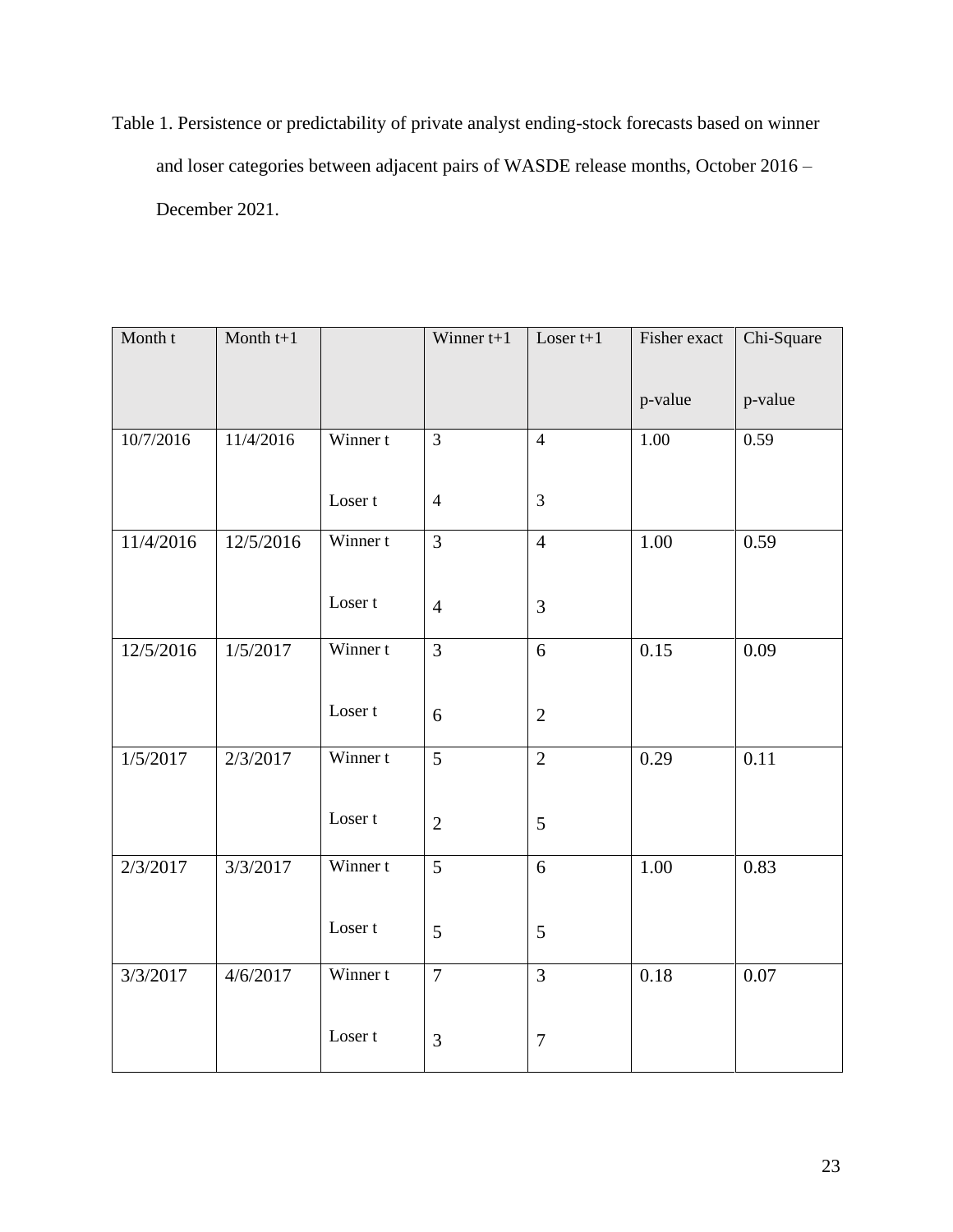| Month t   | Month $t+1$ |                    | Winner $t+1$   | Loser $t+1$    | Fisher exact | Chi-Square |
|-----------|-------------|--------------------|----------------|----------------|--------------|------------|
|           |             |                    |                |                | p-value      | p-value    |
| 4/6/2017  | 5/5/2017    | Winner t           | $\overline{2}$ | $\overline{4}$ | 0.57         | 0.25       |
|           |             | Loser t            | $\overline{4}$ | $\sqrt{2}$     |              |            |
| 5/5/2017  | 6/2/2017    | Winner t           | $\overline{3}$ | $\overline{4}$ | 1.00         | 0.59       |
|           |             | Loser t            | $\overline{4}$ | 3              |              |            |
| 6/2/2017  | 7/7/2017    | Winner t           | 3              | $\overline{3}$ | 1.00         | 1.00       |
|           |             | Loser <sub>t</sub> | 3              | 3              |              |            |
| 7/7/2017  | 8/3/2017    | Winner t           | $\overline{4}$ | $\overline{4}$ | 1.00         | 0.78       |
|           |             | Loser t            | $\overline{4}$ | 3              |              |            |
| 8/3/2017  | 9/6/2017    | Winner t           | $\overline{4}$ | $\overline{2}$ | 0.57         | 0.25       |
|           |             | Loser t            | $\sqrt{2}$     | $\overline{4}$ |              |            |
| 9/6/2017  | 10/6/2017   | Winner t           | 3              | 6              | 0.18         | 0.11       |
|           |             | Loser t            | $\tau$         | 3              |              |            |
| 10/6/2017 | 11/3/2017   | Winner t           | $\overline{4}$ | $\overline{5}$ | 1.00         | 0.64       |
|           |             | Loser t            | 5              | $\overline{4}$ |              |            |
| 11/3/2017 | 12/6/2017   | Winner t           | 5              | $\overline{4}$ | 0.66         | 0.50       |
|           |             | Loser t            | $\overline{4}$ | 6              |              |            |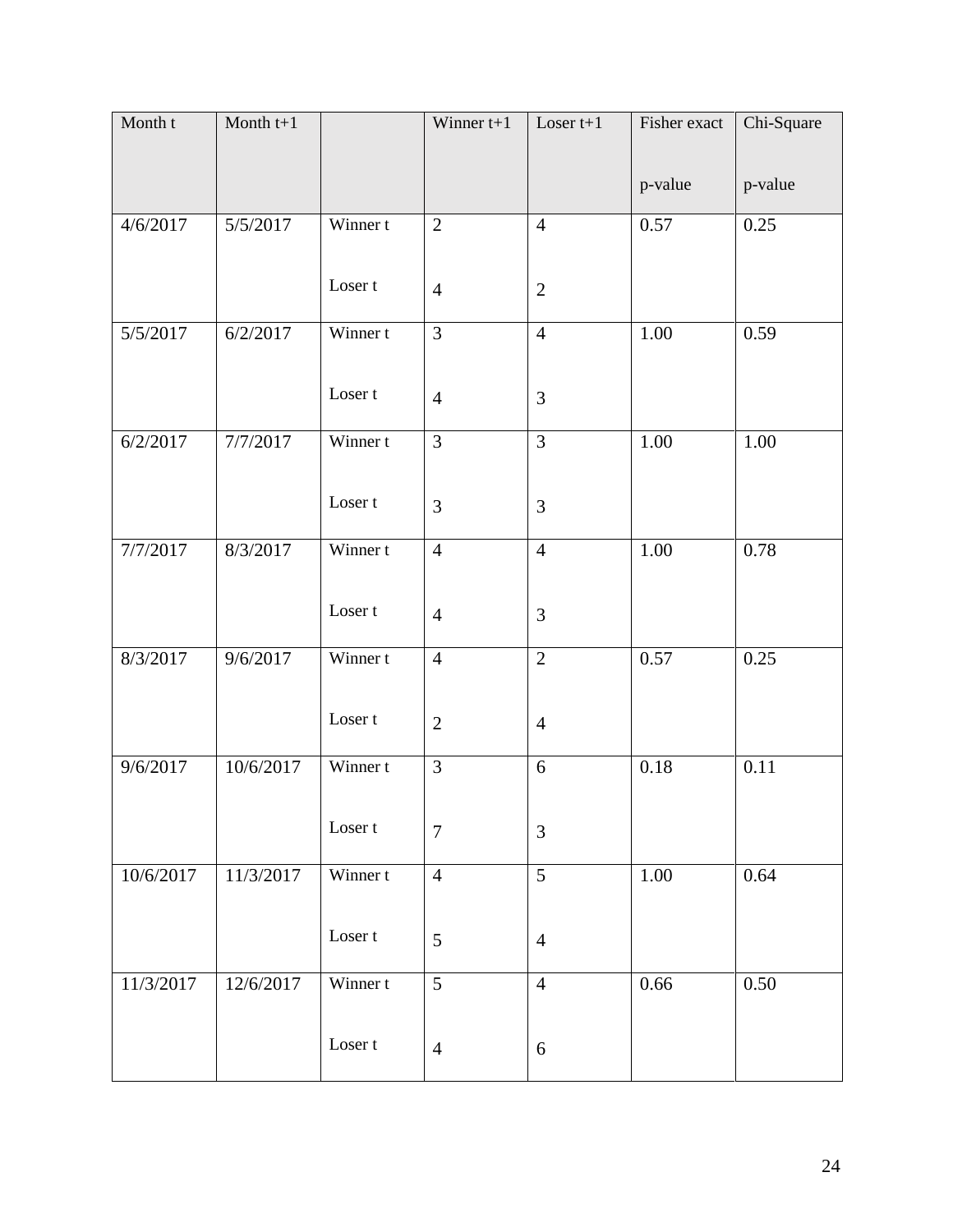| Month t   | Month $t+1$ |                    | Winner $t+1$   | Loser $t+1$    | Fisher exact | Chi-Square |
|-----------|-------------|--------------------|----------------|----------------|--------------|------------|
|           |             |                    |                |                | p-value      | p-value    |
| 12/6/2017 | 1/8/2018    | Winner t           | 6              | $\overline{4}$ | 0.37         | 0.25       |
|           |             | Loser t            | 3              | 6              |              |            |
| 1/8/2018  | 2/2/2018    | Winner t           | $\overline{2}$ | $\overline{7}$ | 0.06         | 0.02       |
|           |             | Loser t            | $\overline{7}$ | $\overline{2}$ |              |            |
| 2/2/2018  | 3/2/2018    | Winner t           | 6              | $\overline{3}$ | 0.35         | 0.16       |
|           |             | Loser <sub>t</sub> | 3              | 6              |              |            |
| 3/2/2018  | 4/6/2018    | Winner t           | 6              | $\overline{3}$ | 0.35         | 0.23       |
|           |             | Loser <sub>t</sub> | 3              | 5              |              |            |
| 4/6/2018  | 5/7/2018    | Winner t           | 3              | 5              | 0.62         | 0.32       |
|           |             | Loser <sub>t</sub> | 5              | 3              |              |            |
| 5/7/2018  | 6/6/2018    | Winner t           | 5              | 3              | 0.62         | 0.32       |
|           |             | Loser t            | $\mathfrak{Z}$ | 5              |              |            |
| 6/6/2018  | 7/6/2018    | Winner t           | $\overline{3}$ | $\overline{7}$ | 0.09         | 0.05       |
|           |             | Loser t            | $8\,$          | $\mathfrak{Z}$ |              |            |
| 7/6/2018  | 8/6/2018    | Winner t           | $\overline{4}$ | 5              | 1.00         | 0.64       |
|           |             | Loser t            | 5              | $\overline{4}$ |              |            |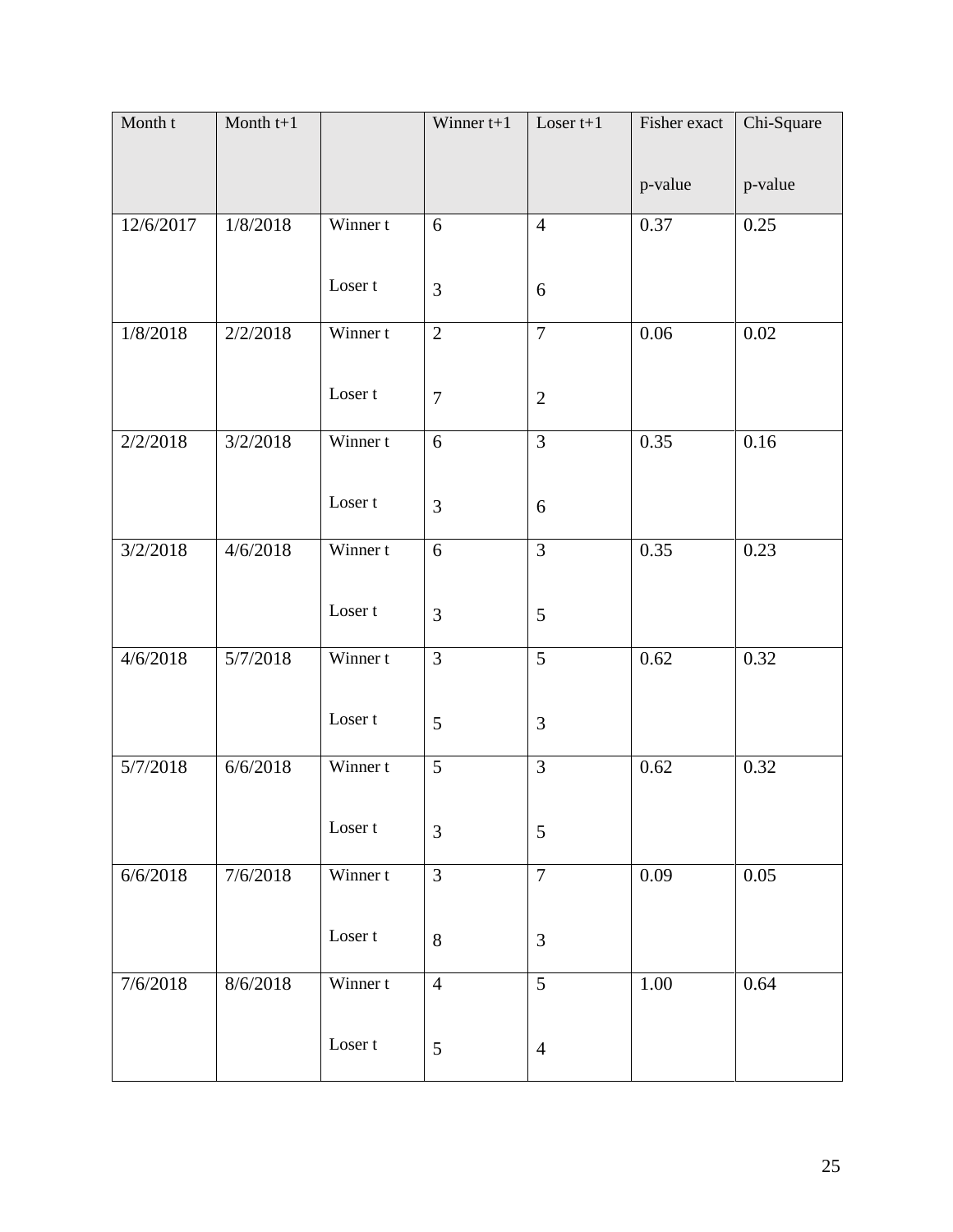| Month t   | Month $t+1$ |          | Winner $t+1$   | Loser $t+1$    | Fisher exact | Chi-Square |
|-----------|-------------|----------|----------------|----------------|--------------|------------|
|           |             |          |                |                | p-value      | p-value    |
|           |             |          |                |                |              |            |
| 8/6/2018  | 9/6/2018    | Winner t | $\overline{7}$ | 5              | 0.41         | 0.29       |
|           |             |          |                |                |              |            |
|           |             | Loser t  | $\overline{4}$ | $\overline{7}$ |              |            |
| 9/6/2018  | 10/5/2018   | Winner t | 5              | $\overline{5}$ | 1.00         | 1.00       |
|           |             |          |                |                |              |            |
|           |             | Loser t  | 5              | 5              |              |            |
|           |             |          |                |                |              |            |
| 10/5/2018 | 11/2/2018   | Winner t | 6              | $\overline{4}$ | 0.66         | 0.37       |
|           |             |          |                |                |              |            |
|           |             | Loser t  | $\overline{4}$ | 6              |              |            |
|           |             |          |                |                |              |            |
| 11/2/2018 | 12/6/2018   | Winner t | $\overline{4}$ | $\overline{6}$ | 0.66         | 0.37       |
|           |             |          |                |                |              |            |
|           |             | Loser t  | 6              | $\overline{4}$ |              |            |
|           |             |          |                |                |              |            |
| 12/6/2018 | 2/5/2019    | Winner t | $\overline{4}$ | $\overline{4}$ | 1.00         | 0.82       |
|           |             |          |                |                |              |            |
|           |             | Loser t  | $\mathfrak{S}$ | $\overline{4}$ |              |            |
|           |             |          |                |                |              |            |
| 2/5/2019  | 3/4/2019    | Winner t | 5              | 3              | 0.35         | 0.23       |
|           |             |          |                |                |              |            |
|           |             | Loser t  | 3              | 6              |              |            |
|           |             |          |                |                |              |            |
| 3/4/2019  | 4/5/2019    | Winner t | $\overline{3}$ | $6\,$          | 0.35         | 0.16       |
|           |             |          |                |                |              |            |
|           |             | Loser t  | 6              | 3              |              |            |
|           |             |          |                |                |              |            |
| 4/5/2019  | 5/6/2019    | Winner t | $\overline{4}$ | 5              | 1.00         | 0.82       |
|           |             |          |                |                |              |            |
|           |             | Loser t  | $\overline{4}$ | $\overline{4}$ |              |            |
|           |             |          |                |                |              |            |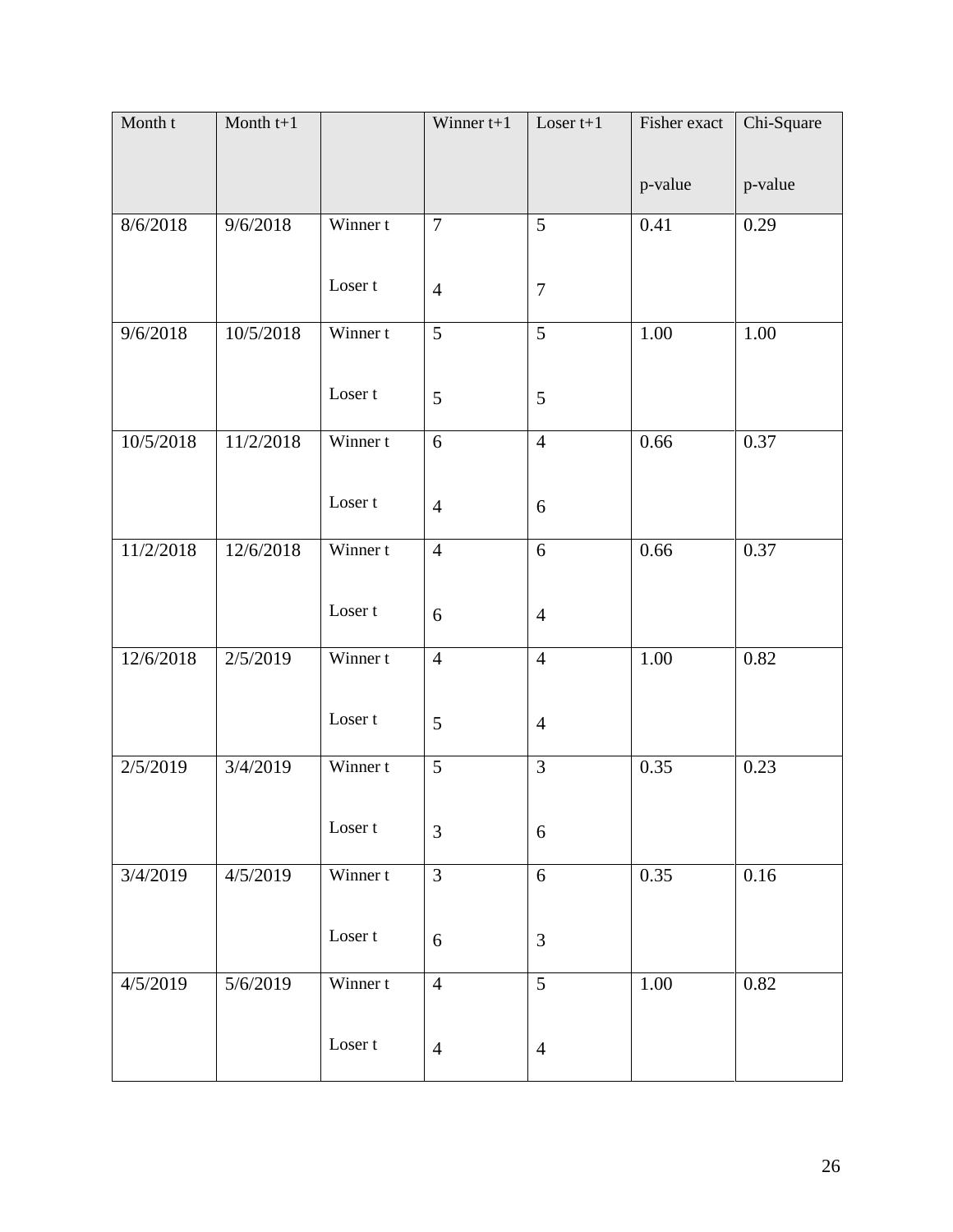| Month t   | Month $t+1$ |                    | Winner $t+1$   | Loser $t+1$    | Fisher exact | Chi-Square |
|-----------|-------------|--------------------|----------------|----------------|--------------|------------|
|           |             |                    |                |                | p-value      | p-value    |
| 5/6/2019  | 6/5/2019    | Winner t           | 3              | 6              | 0.18         | 0.11       |
|           |             | Loser t            | $\overline{7}$ | $\mathfrak{Z}$ |              |            |
| 6/5/2019  | 7/8/2019    | Winner t           | $\overline{4}$ | $\overline{5}$ | 0.66         | 0.50       |
|           |             | Loser t            | 6              | $\overline{4}$ |              |            |
| 7/8/2019  | 8/6/2019    | Winner t           | $\overline{4}$ | $\overline{5}$ | 1.00         | 0.64       |
|           |             | Loser <sub>t</sub> | $\overline{5}$ | $\overline{4}$ |              |            |
| 8/6/2019  | 9/6/2019    | Winner t           | 6              | $\overline{3}$ | 0.35         | 0.16       |
|           |             | Loser <sub>t</sub> | 3              | 6              |              |            |
| 9/6/2019  | 10/4/2019   | Winner t           | 5              | 5              | 1.00         | 0.83       |
|           |             | Loser t            | 6              | 5              |              |            |
| 10/4/2019 | 11/4/2019   | Winner t           | 6              | 3              | 0.35         | 0.16       |
|           |             | Loser t            | $\mathfrak{Z}$ | 6              |              |            |
| 11/4/2019 | 12/5/2019   | Winner t           | $\overline{4}$ | $\overline{4}$ | $1.00\,$     | $1.00\,$   |
|           |             | Loser t            | $\overline{4}$ | $\overline{4}$ |              |            |
| 12/5/2019 | 1/6/2020    | Winner t           | 6              | $\overline{4}$ | 0.39         | 0.28       |
|           |             | Loser t            | $\overline{4}$ | $\tau$         |              |            |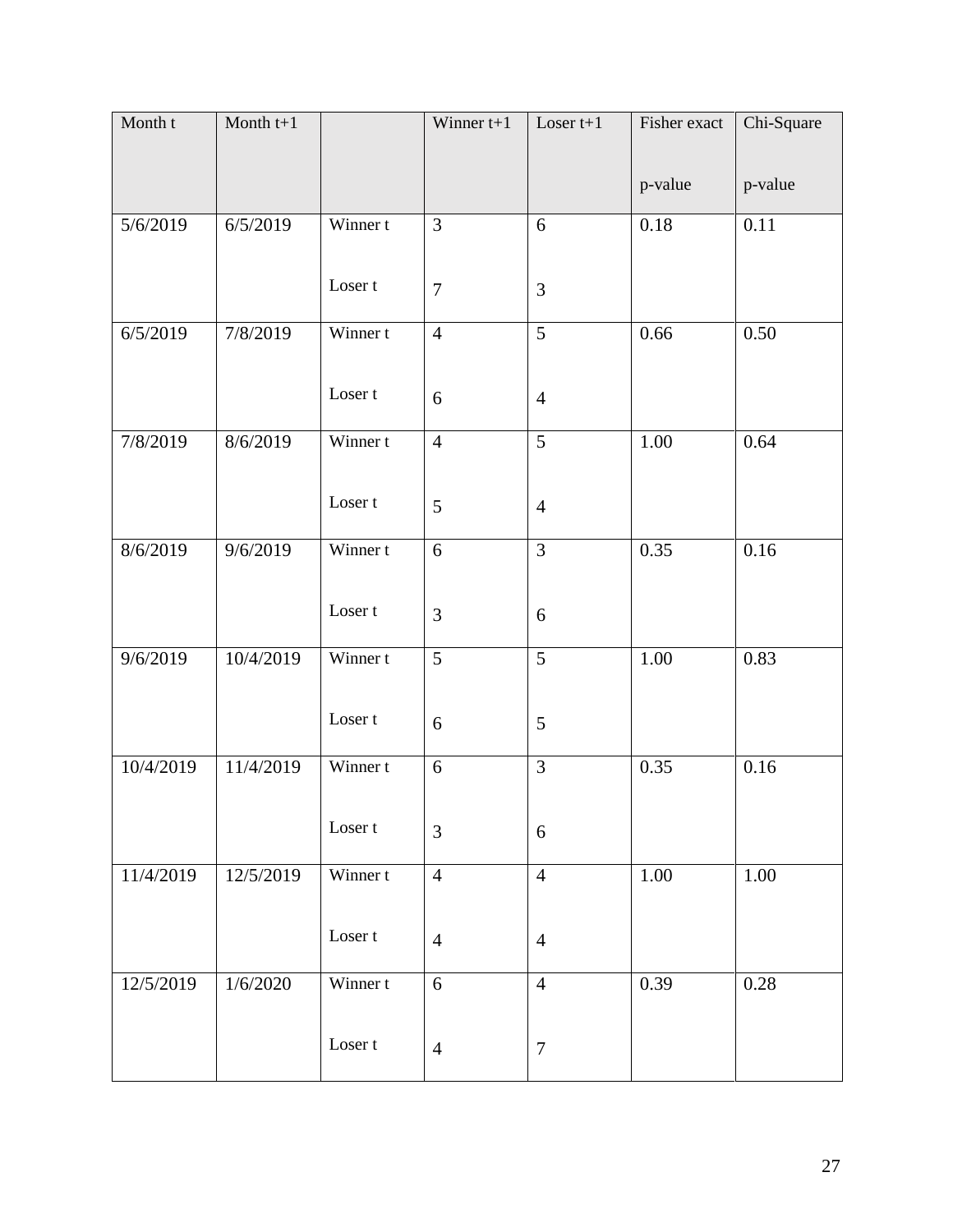| Month t  | Month $t+1$ |                    | Winner $t+1$   | Loser $t+1$    | Fisher exact | Chi-Square |
|----------|-------------|--------------------|----------------|----------------|--------------|------------|
|          |             |                    |                |                | p-value      | p-value    |
|          |             |                    |                |                |              |            |
| 1/6/2020 | 2/6/2020    | Winner t           | 3              | 6              | 0.35         | 0.16       |
|          |             |                    |                |                |              |            |
|          |             | Loser t            | 6              | 3              |              |            |
| 2/6/2020 | 3/5/2020    | Winner t           | 6              | $\overline{2}$ | 0.13         | 0.05       |
|          |             |                    |                |                |              |            |
|          |             | Loser t            |                |                |              |            |
|          |             |                    | $\sqrt{2}$     | 6              |              |            |
| 3/5/2020 | 4/6/2020    | Winner t           | $\overline{4}$ | $\overline{4}$ | 1.00         | 0.82       |
|          |             |                    |                |                |              |            |
|          |             | Loser t            | $\overline{4}$ | 5              |              |            |
|          |             |                    |                |                |              |            |
| 4/6/2020 | 5/6/2020    | Winner t           | $\overline{5}$ | $\overline{3}$ | 0.62         | 0.45       |
|          |             |                    |                |                |              |            |
|          |             | Loser <sub>t</sub> | 3              | $\overline{4}$ |              |            |
|          |             |                    |                |                |              |            |
| 5/6/2020 | 6/5/2020    | Winner t           | $\overline{2}$ | 5              | 0.31         | 0.19       |
|          |             |                    |                |                |              |            |
|          |             | Loser t            | $\mathfrak{S}$ | 3              |              |            |
|          |             |                    |                |                |              |            |
| 6/5/2020 | 7/7/2020    | Winner t           | 6              | 3              | 0.35         | 0.16       |
|          |             |                    |                |                |              |            |
|          |             | Loser t            | 3              | 6              |              |            |
|          |             |                    |                |                |              |            |
| 7/7/2020 | 8/6/2020    | Winner t           | 5              | $\overline{4}$ | 1.00         | $0.81\,$   |
|          |             |                    |                |                |              |            |
|          |             | Loser t            | 5              | 5              |              |            |
|          |             |                    |                |                |              |            |
| 8/6/2020 | 9/4/2020    | Winner t           | $\overline{4}$ | 5              | 1.00         | 0.64       |
|          |             |                    |                |                |              |            |
|          |             | Loser t            | $\mathfrak{S}$ | $\overline{4}$ |              |            |
|          |             |                    |                |                |              |            |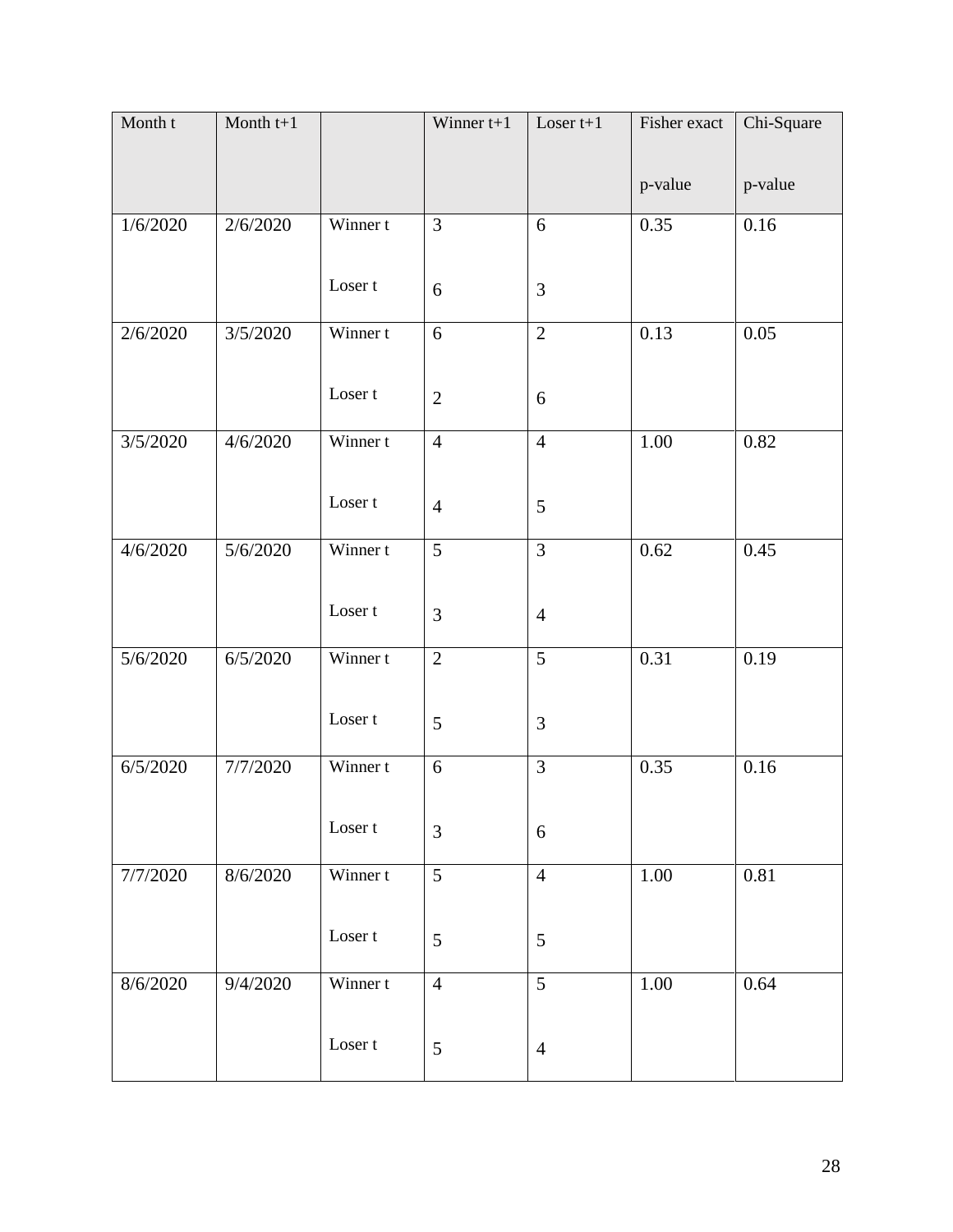| Month t   | Month $t+1$ |                    | Winner $t+1$   | Loser $t+1$    | Fisher exact | Chi-Square |
|-----------|-------------|--------------------|----------------|----------------|--------------|------------|
|           |             |                    |                |                | p-value      | p-value    |
|           |             |                    |                |                |              |            |
| 9/4/2020  | 10/5/2020   | Winner t           | $\overline{4}$ | 5              | 1.00         | 0.64       |
|           |             |                    |                |                |              |            |
|           |             | Loser t            | 5              | $\overline{4}$ |              |            |
| 10/5/2020 | 11/5/2020   | Winner t           | $\overline{4}$ | $\overline{5}$ | 1.00         | 0.64       |
|           |             |                    |                |                |              |            |
|           |             | Loser t            | 5              |                |              |            |
|           |             |                    |                | $\overline{4}$ |              |            |
| 11/5/2020 | 12/4/2020   | Winner t           | 3              | 6              | 0.35         | 0.16       |
|           |             |                    |                |                |              |            |
|           |             | Loser t            | 6              | 3              |              |            |
|           |             |                    |                |                |              |            |
| 12/4/2020 | 1/7/2021    | Winner t           | $\overline{5}$ | $\overline{4}$ | 0.66         | 0.50       |
|           |             |                    |                |                |              |            |
|           |             | Loser <sub>t</sub> | $\overline{4}$ | 6              |              |            |
|           |             |                    |                |                |              |            |
| 1/7/2021  | 2/4/2021    | Winner t           | 5              | $\overline{4}$ | 0.64         | 0.46       |
|           |             |                    |                |                |              |            |
|           |             | Loser t            | 3              | 5              |              |            |
|           |             |                    |                |                |              |            |
| 2/4/2021  | 3/4/2021    | Winner t           | 6              | 3              | 0.35         | 0.23       |
|           |             |                    |                |                |              |            |
|           |             | Loser t            | 3              | 5              |              |            |
|           |             |                    |                |                |              |            |
| 3/4/2021  | 4/5/2021    | Winner t           | 6              | $\overline{4}$ | 0.67         | 0.51       |
|           |             |                    |                |                |              |            |
|           |             | Loser t            | $\mathfrak{S}$ | 6              |              |            |
|           |             |                    |                |                |              |            |
| 4/5/2021  | 5/6/2021    | Winner t           | $\overline{4}$ | $\overline{3}$ | 0.62         | 0.45       |
|           |             |                    |                |                |              |            |
|           |             | Loser t            | $\mathfrak{Z}$ | $\mathfrak s$  |              |            |
|           |             |                    |                |                |              |            |